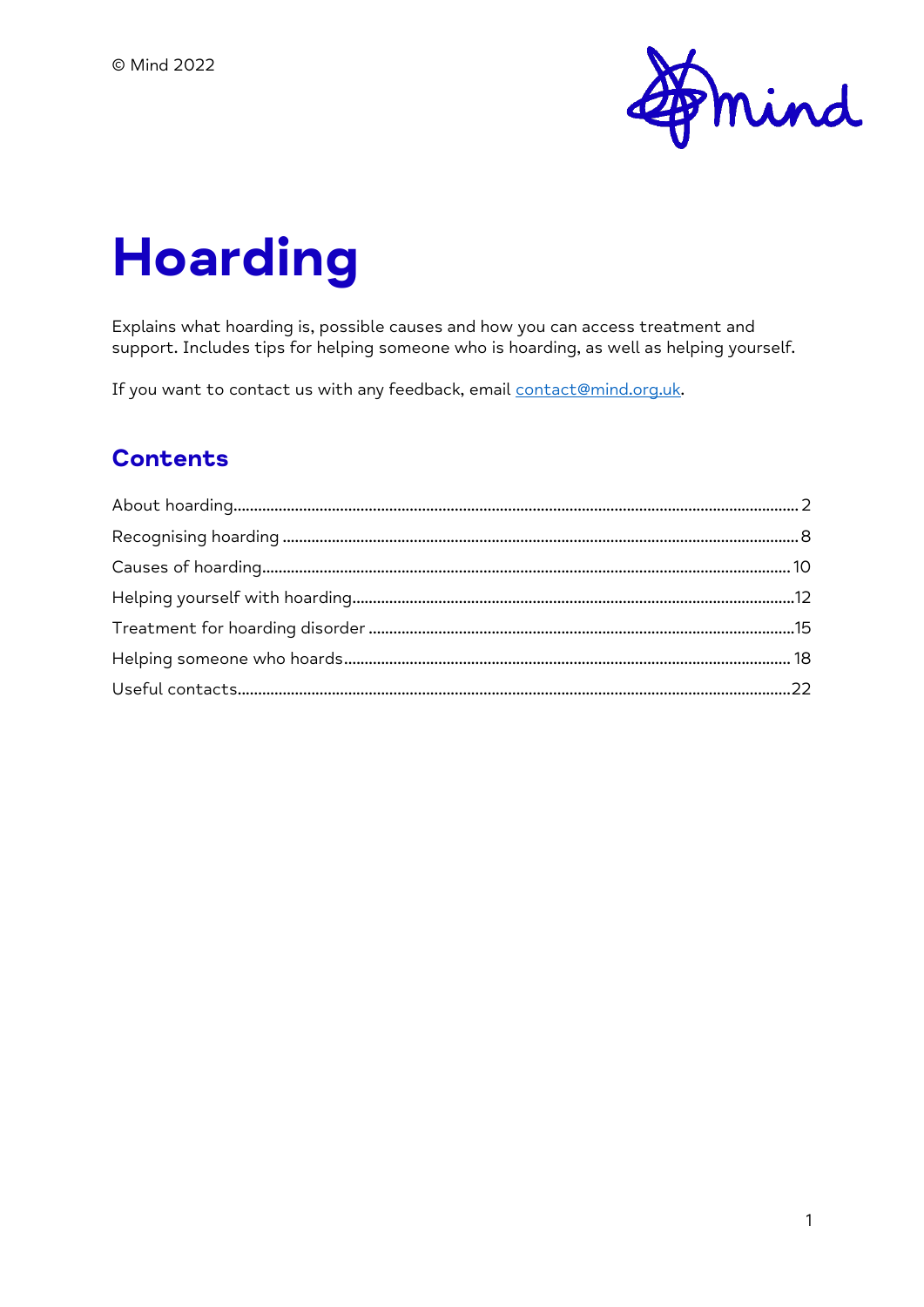# <span id="page-1-0"></span>**About hoarding**

To give you an introduction to hoarding, this page covers:

- [What is hoarding?](https://www.mind.org.uk/information-support/types-of-mental-health-problems/hoarding/about-hoarding/#WhatIsHoarding)
- [Other types of hoarding](https://www.mind.org.uk/information-support/types-of-mental-health-problems/hoarding/about-hoarding/#OtherTypesOfHoarding)
- [Hoarding and other health problems](https://www.mind.org.uk/information-support/types-of-mental-health-problems/hoarding/about-hoarding/#HoardingAndOtherHealthProblems)
- [Effects of hoarding](https://www.mind.org.uk/information-support/types-of-mental-health-problems/hoarding/about-hoarding/#EffectsOfHoarding)
- [Hoarding and stigma](https://www.mind.org.uk/information-support/types-of-mental-health-problems/hoarding/about-hoarding/#HoardingAndStigma)

## **What is hoarding?**

Hoarding is having so many things that you cannot manage the clutter where you live, and find it difficult or impossible to throw things away.

You might hoard because you feel a strong need to keep things. But your connection to these things can cause you distress. And the impact of hoarding can affect your day-today life.

**Hoarding disorder is a mental health problem** that a doctor can diagnose. But you might also experience hoarding as part of another mental or physical health problem.

If you hoard, you might:

- Feel the need to get more things, even if you have a lot already
- Have very strong positive feelings whenever you get more things
- Feel very upset or anxious at the thought of throwing or giving things away because of your emotional attachment to them
- Find it very hard to decide what to keep or get rid of
- Find it hard to organise your things
- Have so many things that you can't use parts of the place you live in like not sleeping on the bed or using the sink
- Have lots of disagreements with the people close to you about your things
- Find it hard to pack for trips away, like a holiday you might pack many more things than you really need, because you can't decide what's important

"I tried to throw away things that I found on the floor, but couldn't because of emotional attachment. Whether it be for practical, sentimental or aesthetic reasoning, I couldn't do it."

## **Why might I hoard?**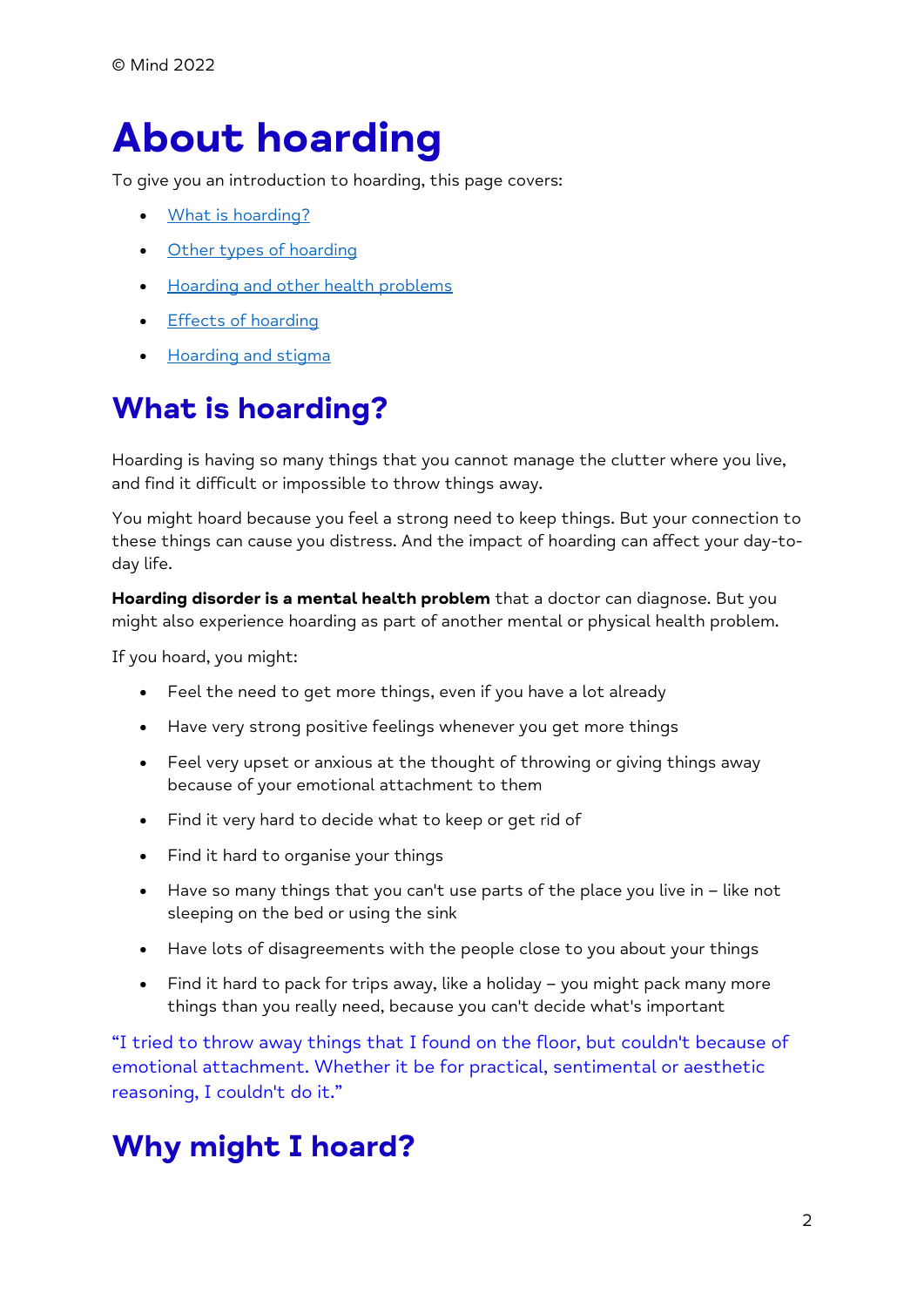Many of us have belongings we consider special and things we save. But this is different from hoarding. When you hoard, it's because you might have emotional connections or beliefs about all your things. This makes it very hard to get rid of anything.

For example, you might believe the following:

- You need to keep items 'just in case'. Even if it's been a long time since you last used the item or if you've never used it at all.
- You'll forget important information or memories if you throw things away.
- You won't cope with how you'll feel if you throw things away.
- Throwing things away will harm other people or the environment.
- If you throw anything away, you are being wasteful.
- You should arrange or dispose of things perfectly, or not at all.
- Your things make you feel happy or keep you safe.
- Your things are all unique and special, even if they're very similar.
- You simply need more storage space, or more time to sort your things out.

Lots of us share some of these beliefs about certain belongings. But we don't feel as strongly about them. And we don't experience these beliefs and feelings as part of hoarding.

## **How is hoarding different from collecting?**

The main difference between collecting and hoarding is:

- How you organise the items
- How much it affects your life

Collecting normally involves saving certain types of items, such as vinyl records or stamps. You'd carefully choose them and normally order them in some way, such as in display cases or folders.

Hoarding is not normally as selective. It doesn't involve organisation in a way that makes the items easy to access or use. Someone who doesn't recognise they have a hoarding problem might call themselves a 'collector'. They might not see their behaviour as any different to collectors.

### **Other types of hoarding**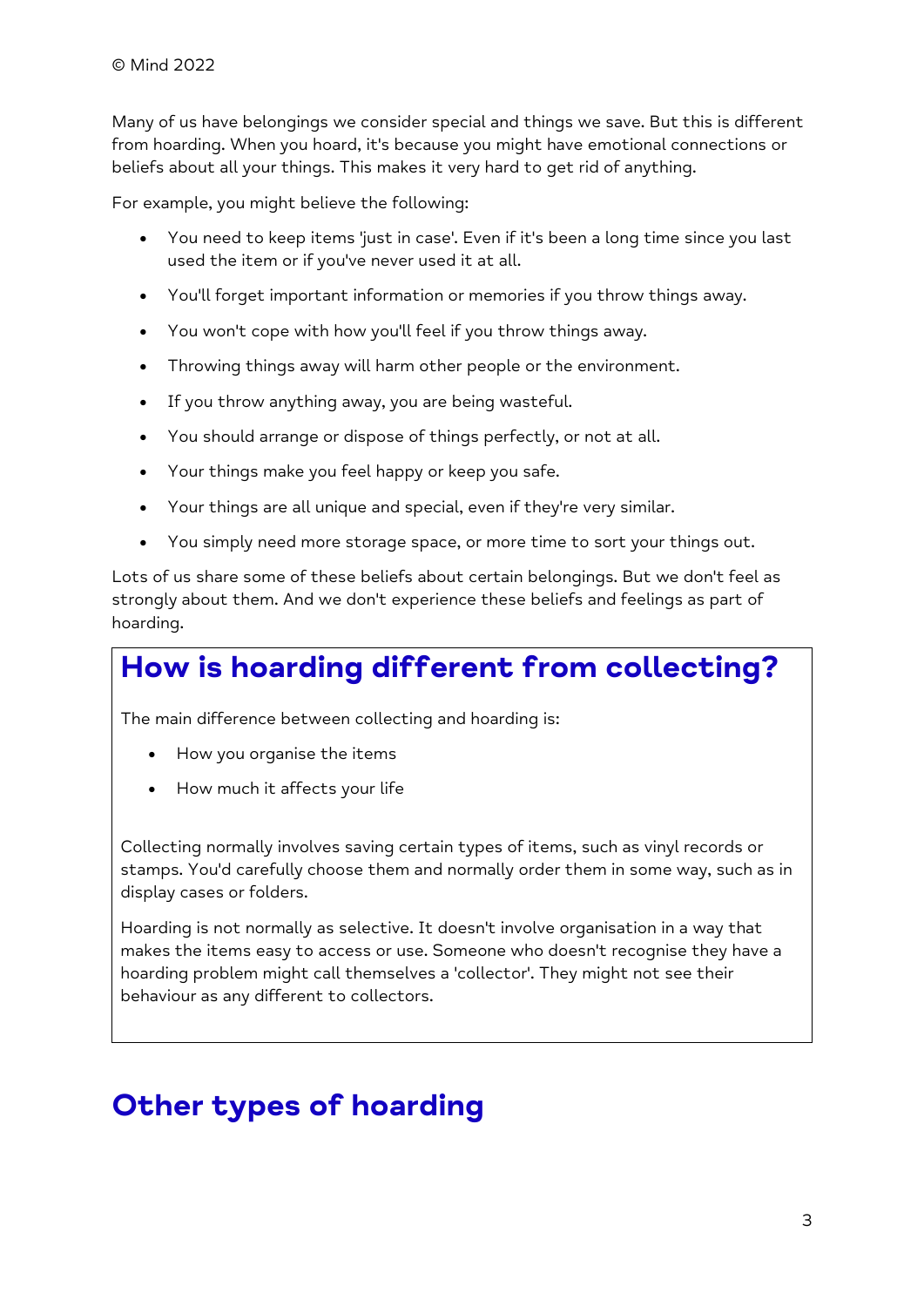Hoarding does not only involve keeping objects in the place you live. There are other types which you might not [recognise as hoarding](https://www.mind.org.uk/information-support/types-of-mental-health-problems/hoarding/recognising-hoarding/) at first. But they can make you feel the same way, for the same reasons.

### **Digital hoarding**

Digital hoarding is when you make and keep a large number of digital files. Deleting files can cause you the same distress that other people who hoard might feel around physical objects. And you may want to keep these files for similar reasons.

It might involve buying multiple hard drives and devices, or using cloud storage or other software to keep the files. The types of files can include:

- Photos and videos
- Documents, such as Word files or spreadsheets
- Emails
- Texts or chat messages

You might experience digital hoarding on its own, or along with hoarding physical objects. You might keep a digital record of things you hoard physically. For example, by typing up an index.

Digital hoarding might start out as a way to reduce physical hoarding. For example, you might start taking pictures of objects instead of buying them. But you might end up causing similar problems as physical hoarding.

"I had reasoned with myself that taking photos would not help because I would be creating five objects not just one, whether it be digital or physical, if not both."

### **Animal hoarding**

Animal hoarding is when you keep too many animals to provide proper care for. You might have trouble noticing that this lack of care causes harm to the animals. This could include the animals not having:

- Food
- Shelter
- Enough space to exercise and stay healthy
- Vets or medical care
- Clean environments
- Safe breeding environments

To class your behaviour as animal hoarding, you don't need to have a set number of animals. It's more about how you get the animals and how you care for them.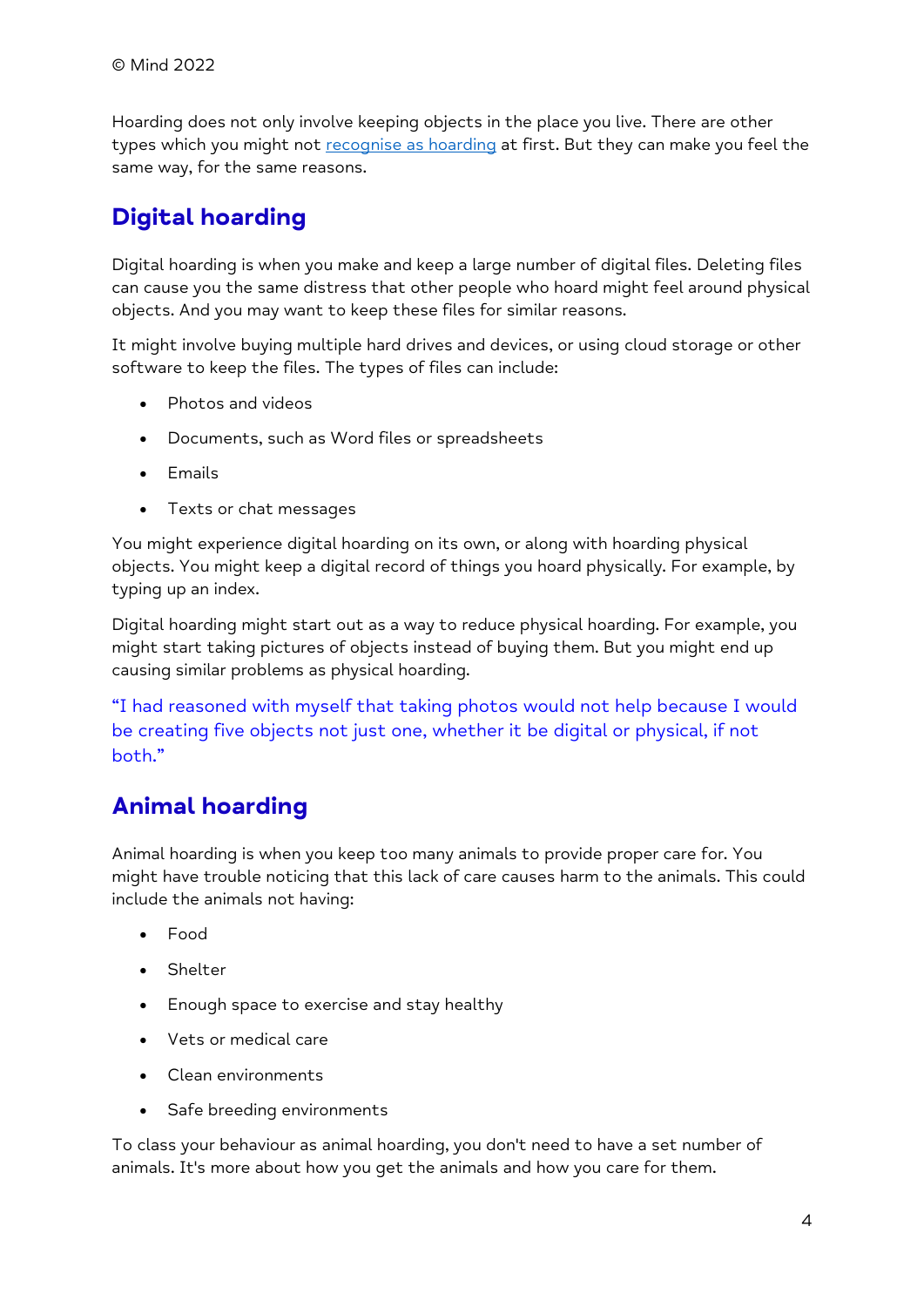You might experience animal hoarding on its own, or alongside other types of hoarding. Some of us might experience [delusions,](https://www.mind.org.uk/information-support/types-of-mental-health-problems/psychosis/types-of-psychosis/#Delusions) such as beliefs that animal rescue centres harm animals or can't look after them.

The reasons behind hoarding animals are very complicated. Those of us who hoard animals can often:

- Believe very strongly that we are saving the animals or have a duty to look after them.
- Have a very strong emotional connection to all the animals.
- Find it difficult to see that we are harming them, which can be very hurtful when people tell us we are.

If a vet or animal welfare organisation believes the animals are at risk of harm, they might take the animals away. This can be very upsetting.

The courts can also be involved sometimes. If you need legal advice in these situations, you might be able to get help from the [Law Centres Network.](https://www.lawcentres.org.uk/)

The RSPCA offers information on [how different animals should be cared for.](https://www.rspca.org.uk/adviceandwelfare)

### **Hoarding and other health problems**

Hoarding can be a symptom of other physical and mental health problems. It's important to know if another health problem is behind hoarding, as this can affect the [treatment.](https://www.mind.org.uk/information-support/types-of-mental-health-problems/hoarding/treating-hoarding-disorder/)

Some health problems that might lead to hoarding include:

- Brain injuries
- [Dementia](https://www.nhs.uk/conditions/dementia/about/)
- [Depression](https://www.mind.org.uk/information-support/types-of-mental-health-problems/depression/about-depression/)
- [Obsessive-compulsive disorder \(OCD\)](https://www.mind.org.uk/information-support/types-of-mental-health-problems/obsessive-compulsive-disorder-ocd/about-ocd/)
- [Schizophrenia](https://www.mind.org.uk/information-support/types-of-mental-health-problems/schizophrenia/about-schizophrenia/)
- [Personality disorders,](https://www.mind.org.uk/information-support/types-of-mental-health-problems/personality-disorders/about-personality-disorders/) such as [obsessive-compulsive personality disorder](https://www.mind.org.uk/information-support/types-of-mental-health-problems/personality-disorders/types-of-personality-disorder/#ObsessiveCompulsivePersonalityDisorderOCPD)
- [Alcohol or drug addiction](https://www.mind.org.uk/information-support/guides-to-support-and-services/addiction-and-dependency/)
- [Prader-Willi syndrome](https://www.nhs.uk/conditions/prader-willi-syndrome/) (a genetic condition)

In these cases, treating the physical or mental health problem may stop you hoarding.

Normally, you won't get a [diagnosis of hoarding disorder](https://www.mind.org.uk/information-support/types-of-mental-health-problems/hoarding/recognising-hoarding/#CanIGetADiagnosisOfHoardingDisorder) if your hoarding is caused by another health problem. Because of this, not all of our information on hoarding might be helpful to you.

"After a divorce and house move, as a single mum working full-time suffering from depression on and off for years, I didn't have the energy to face throwing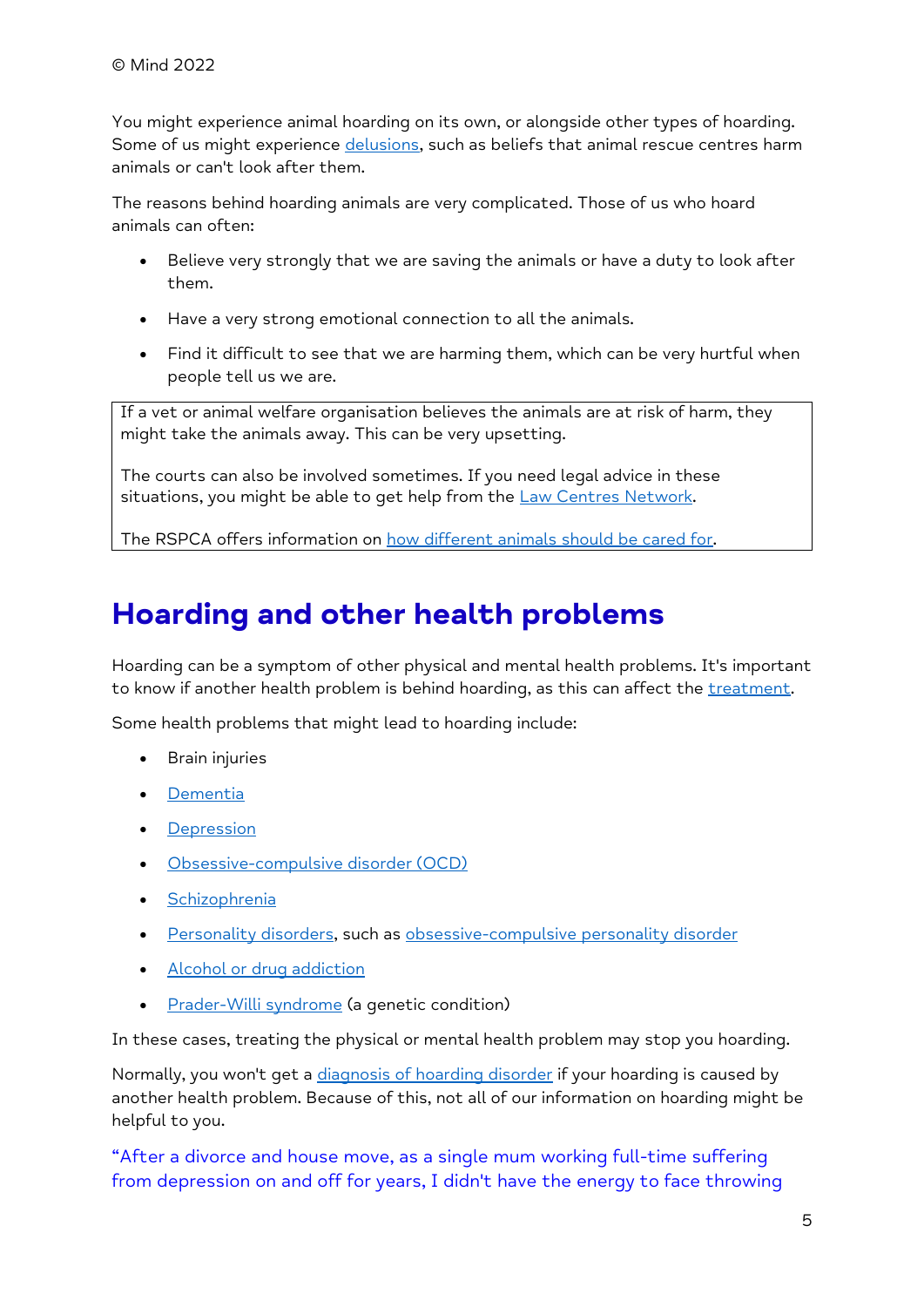things away, especially baby clothes and toys, and my small flat became increasingly full."

### **Is hoarding the same as OCD?**

You can experience both [obsessive compulsive disorder \(OCD\)](https://www.mind.org.uk/information-support/types-of-mental-health-problems/obsessive-compulsive-disorder-ocd/about-ocd/) and hoarding disorder at the same time. But experiencing hoarding disorder does not mean you have OCD. They are two different conditions.

In the past, doctors used to think that hoarding was a type of OCD. But since 2015, doctors consider hoarding disorder as its own, unique mental health problem.

Because of this past cross-over, some OCD organisations still offer information on hoarding disorder.

### **Effects of hoarding**

Hoarding could affect you in lots of different ways. For example, you might:

- **Struggle to find things you need**. This can sometimes lead to [money problems,](https://www.mind.org.uk/information-support/tips-for-everyday-living/money-and-mental-health/) for example if you can't keep on top of bills and letters.
- **Avoid letting people into your space or have difficulty answering the door**. This could mean you don't have visitors or get repairs done, which could lead to [housing problems.](https://www.mind.org.uk/information-support/guides-to-support-and-services/housing/housing-and-mental-health/)
- **Find it hard to keep yourself clean**. For example if you can't access your bathroom or washing machine.
- **Find it hard to cook and eat food**. This might be because you can't access your kitchen or there's no room inside your fridge.
- **Be unable to use parts of your space**. For example being unable to sleep in your bed or walk along hallways because they're very cluttered.
- **Be unable to quickly and safely leave in an emergency**. For example, because your things are blocking doorways or escape routes.
- **Distance yourself from others or have issues with people close to you**. This might be because you don't want them to know about your situation, or because they say or do things that don't feel helpful to you.
- **Feel ashamed or lonely**. This could make you feel very [isolated](https://www.mind.org.uk/information-support/tips-for-everyday-living/loneliness/about-loneliness/) or affect your [self-esteem.](https://www.mind.org.uk/information-support/types-of-mental-health-problems/self-esteem/about-self-esteem/)

You might also experience many of these effects if you [live with someone who hoards.](https://www.mind.org.uk/information-support/types-of-mental-health-problems/hoarding/helping-someone-who-hoards/#LivingWithSomeoneWhoIsHoarding)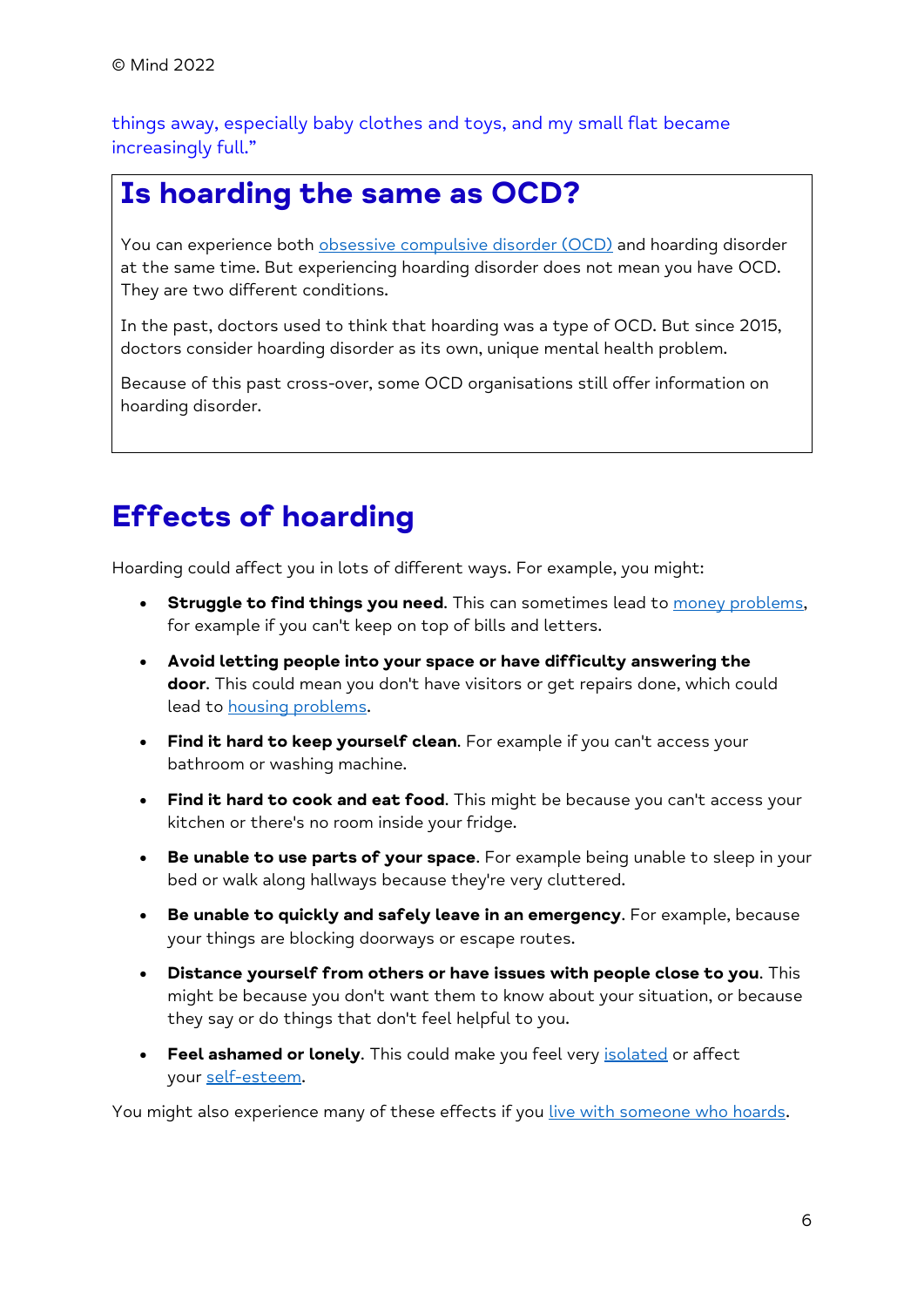"I stopped asking people round as I was ashamed and it caused me a lot of guilt that I was not hosting family meals. My family wanted to 'help' by turning up with bin bags but this caused more upset."

### **Hoarding and your rights**

Official organisations might get involved if the things in your home, and the way you've organised them, cause safety risks to you or your neighbours. This could involve:

- The local council, including the Environmental Health department
- Fire and rescue services
- Social services or safeguarding teams
- The courts
- Animal welfare teams, if you **[hoard animals](https://www.mind.org.uk/information-support/types-of-mental-health-problems/hoarding/about-hoarding/#AnimalHoarding)** or have animals that are at risk due to hoarding

These teams might suggest things that you aren't comfortable with. In some cases, they might remove you or your belongings from your home – even if you don't want them to.

But remember: you have rights in these situations.

For advice on your rights, contact our [legal line.](https://www.mind.org.uk/information-support/helplines/) For legal support, contact the Law [Centre Network.](https://www.lawcentres.org.uk/)

### **Hoarding and stigma**

Many of us have heard of hoarding, but this doesn't mean that we all understand it. The word 'hoarding' is sometimes used in the wrong way, such as:

- The media referring to panic buying as hoarding. This can happen during natural disasters or events like the coronavirus pandemic.
- People calling themselves 'hoarders' because they collect items or have more clutter than usual.

The media might also show hoarding in a very extreme way, which is different to many experiences. This can make it difficult to [recognise that you're hoarding](https://www.mind.org.uk/information-support/types-of-mental-health-problems/hoarding/recognising-hoarding/) or tell other people about your experiences.

People might also make hurtful assumptions about hoarding, such as thinking it means being unclean or lazy. Hoarding doesn't mean you need help tidying up – it's unhelpful if people try to do this for you. It can feel frustrating and upsetting if people don't understand this. but **it's important to remember that you are not alone**.

For more information, see our pages on [stigma and misconceptions.](https://www.mind.org.uk/information-support/types-of-mental-health-problems/mental-health-problems-introduction/stigma-misconceptions/)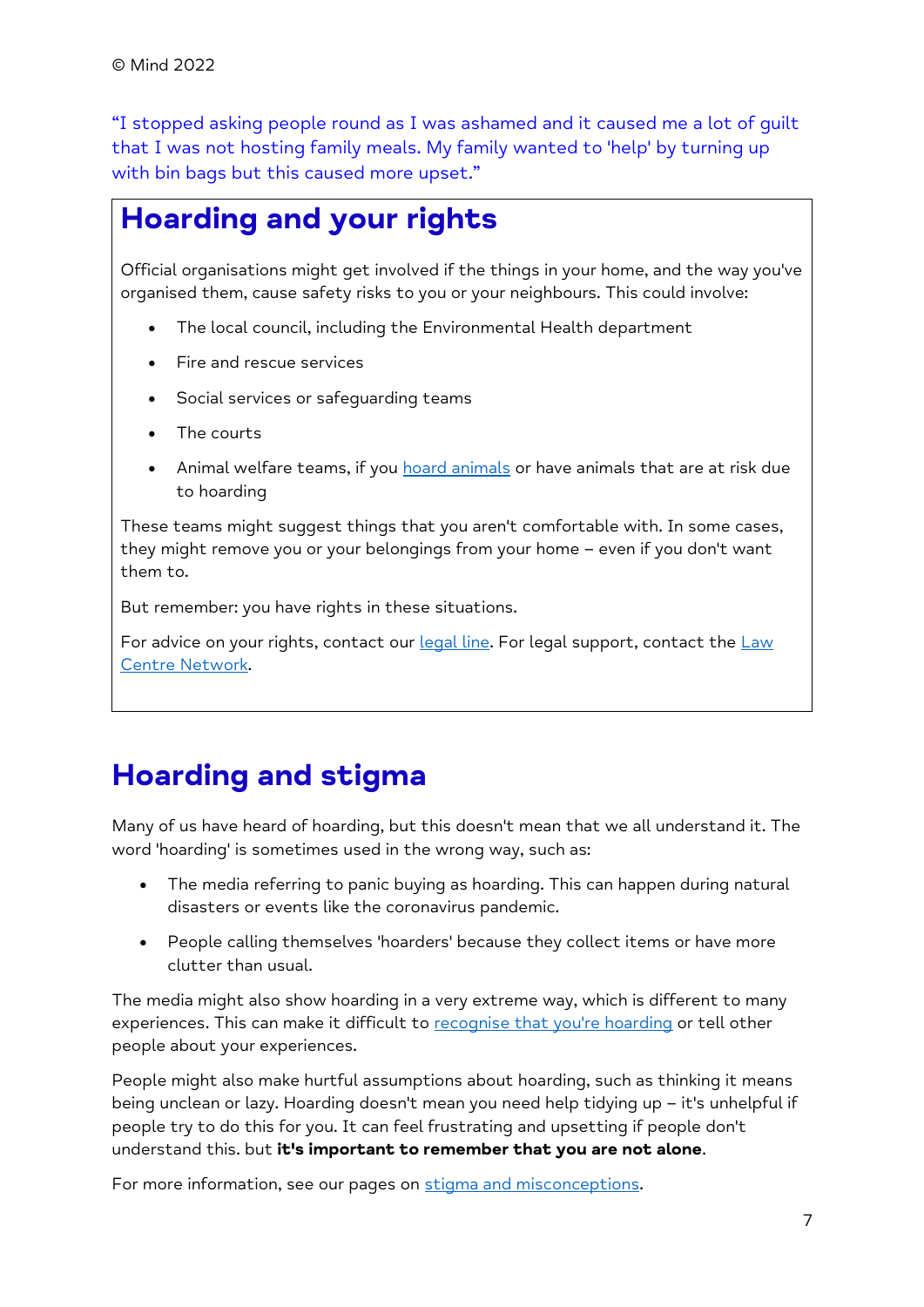## **I'm a hoarder...**

"It is a constant internal fight that I live with, that nobody sees."

[Read Kate's story](https://www.mind.org.uk/information-support/your-stories/im-a-hoarder/)

# <span id="page-7-0"></span>**Recognising hoarding**

This page covers:

- [How do I know if I'm hoarding?](https://www.mind.org.uk/information-support/types-of-mental-health-problems/hoarding/recognising-hoarding/#HowDoIKnowIfImHoarding)
- [What kind of things can I hoard?](https://www.mind.org.uk/information-support/types-of-mental-health-problems/hoarding/recognising-hoarding/#WhatKindOfThingsCanIHoard)
- [What if I don't know I'm hoarding?](https://www.mind.org.uk/information-support/types-of-mental-health-problems/hoarding/recognising-hoarding/#WhatIfIDontKnowImHoarding)
- [Can I get a diagnosis of hoarding disorder?](https://www.mind.org.uk/information-support/types-of-mental-health-problems/hoarding/recognising-hoarding/#CanIGetADiagnosisOfHoardingDisorder)

### **How do I know if I'm hoarding?**

Some of us who hoard do not know we are hoarding or cannot see how it impacts our lives.

It can feel very stressful if other people tell you that you're hoarding. This might come from friends, family, your partner, or official bodies like the council.

While hoarding, you might:

- Only realise you are hoarding when other people are in your space.
- Not be able to tell you're hoarding sometimes called 'clutter blindness'.
- Realise that it's affecting your life, but find it hard to stop or know how to change. For more information, see our pages on [helping yourself](https://www.mind.org.uk/information-support/types-of-mental-health-problems/hoarding/help-yourself-with-hoarding/) and [treatments.](https://www.mind.org.uk/information-support/types-of-mental-health-problems/hoarding/treating-hoarding-disorder/)

Hoarding normally starts in the place you live But you might expand or use other spaces such as a car, garage or storage unit. You may also keep things at other people's homes, if they allow you to.

"Realising that there was a problem was my first step, and doing something about it was the next. By talking about my journey to decluttering I hope to raise awareness for others that there is help and hope out there."

### **What kind of things can I hoard?**

Everyone will have a different experience of hoarding. It's possible to hoard anything, physical or digital. These are some examples of things that people commonly hoard:

• Clothes or shoes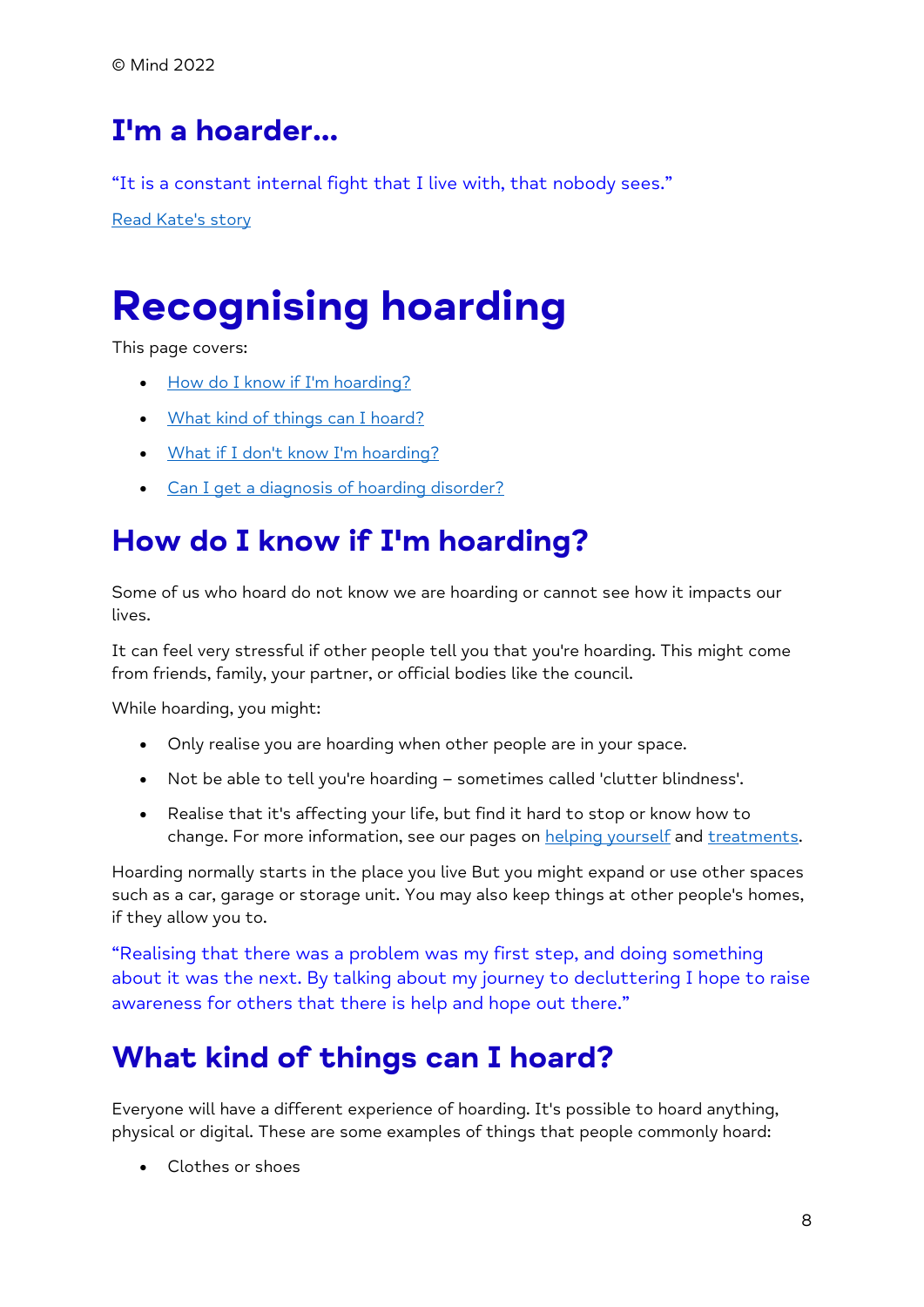- Drawings or photographs
- Toys or childhood keepsakes
- Books, newspapers, magazines or leaflets
- Post (open or unopened), bills or other paperwork
- Boxes, bags or other storage containers
- Food, including rotten or out-of-date food
- [Digital files,](https://www.mind.org.uk/information-support/types-of-mental-health-problems/hoarding/about-hoarding/#DigitalHoarding) such as emails or photos
- Broken items, which you might have kept and planned to repair
- [Animals,](https://www.mind.org.uk/information-support/types-of-mental-health-problems/hoarding/about-hoarding/#AnimalHoarding) such as cats or dogs

You might save things other people see as worthless or of limited value. You might have important and unimportant things mixed up together – such as important bills mixed with old newspapers. This might cause you distress, or it might be how you prefer to arrange your belongings.

"I kept lots of clean packaging as school kept asking for stuff for junk modelling, and I liked to do crafts with my daughter. Slowly things built up and my dining table was completely covered, so we could not actually do the craft stuff."

### **What if I don't know I'm hoarding?**

If you're unsure about whether you have a hoarding problem, you could do the following:

- Make an appointment to [speak to your GP.](https://www.mind.org.uk/information-support/types-of-mental-health-problems/hoarding/treating-hoarding-disorder/#TalkingToYourGP)
- Contact the organisations in our [useful contacts.](https://www.mind.org.uk/information-support/types-of-mental-health-problems/hoarding/useful-contacts-for-hoarding/)
- Use tools from The International OCD Foundation to help identify a hoarding [problem,](https://hoarding.iocdf.org/professionals/clinical-assessment/) such as image ratings and questionnaires. You may want to take these to a GP to discuss if you're unsure how to use them.

You might feel someone close to you has a hoarding problem they aren't recognising. For more information, see our page on [helping someone who hoards.](https://www.mind.org.uk/information-support/types-of-mental-health-problems/hoarding/helping-someone-who-hoards/)

"My mum sleeps on a small patch of her sofa. I don't know the last time she slept in a bed, but it has been several years."

### **Can I get a diagnosis of hoarding disorder?**

If you experience certain symptoms, doctors or healthcare professionals may give you a diagnosis of hoarding disorder. They might also call it compulsive hoarding.

Your doctor might give you a diagnosis of hoarding disorder if you:

• Find it difficult to get rid of things you own, even if they aren't worth anything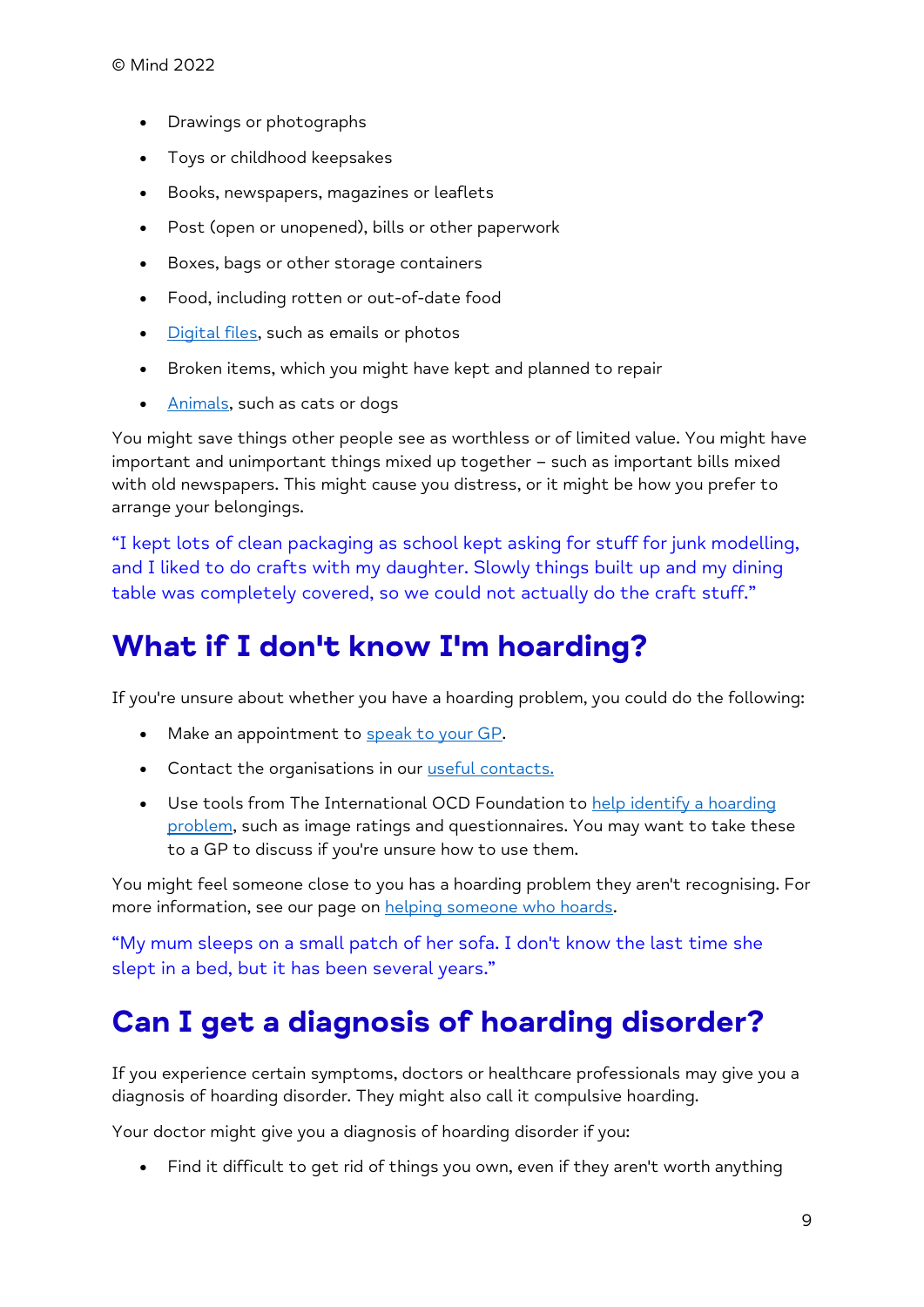- Feel emotionally distressed at the thought of getting rid of things and that you need to save them
- Can't use parts of your home because they're so cluttered
- Keep bringing home things you've bought or got for free, even if you have no space or use for them
- Experience distress due to hoarding or find it's affecting other areas of your life, such as your relationships with **friends** and family
- Experience hoarding on its own, not because of [another health problem](https://www.mind.org.uk/information-support/types-of-mental-health-problems/hoarding/about-hoarding/#HoardingAndOtherHealthProblems)

It's important to remember that hoarding disorder can be different for everyone. You might recognise some of these signs and symptoms, but you might have other experiences or difficulties.

Research has shown that many people who hoard show these signs in their teenage years. But doctors won't normally diagnose hoarding disorder unless you've got large amounts of clutter in the place you live.

This doesn't usually show until you are a bit older. It might not happen until you have your own space, or you've gathered items over a long period of time. Because of this, **it can be hard to recognise the signs of hoarding early**.

# <span id="page-9-0"></span>**Causes of hoarding**

No one knows exactly what causes hoarding, but there are lots of theories. Different people will have different reasons for their own experiences. It's likely to be a combination of factors.

This page covers:

- [Difficult feelings](https://www.mind.org.uk/information-support/types-of-mental-health-problems/hoarding/causes-of-hoarding/#DifficultFeelings)
- [Perfectionism and worrying](https://www.mind.org.uk/information-support/types-of-mental-health-problems/hoarding/causes-of-hoarding/#PerfectionismAndWorrying)
- [Childhood experiences](https://www.mind.org.uk/information-support/types-of-mental-health-problems/hoarding/causes-of-hoarding/#ChildhoodExperiences)
- [Trauma and loss](https://www.mind.org.uk/information-support/types-of-mental-health-problems/hoarding/causes-of-hoarding/#TraumaAndLoss)
- **[Family history or habits](https://www.mind.org.uk/information-support/types-of-mental-health-problems/hoarding/causes-of-hoarding/#FamilyHistoryOrHabits)**

## **Difficult feelings**

Hoarding can be related to difficult experiences and painful feelings. You may find these hard to express, face or resolve.

Some people say hoarding helps them cope with other mental health problems, or distracts them from feeling very anxious, upset or afraid.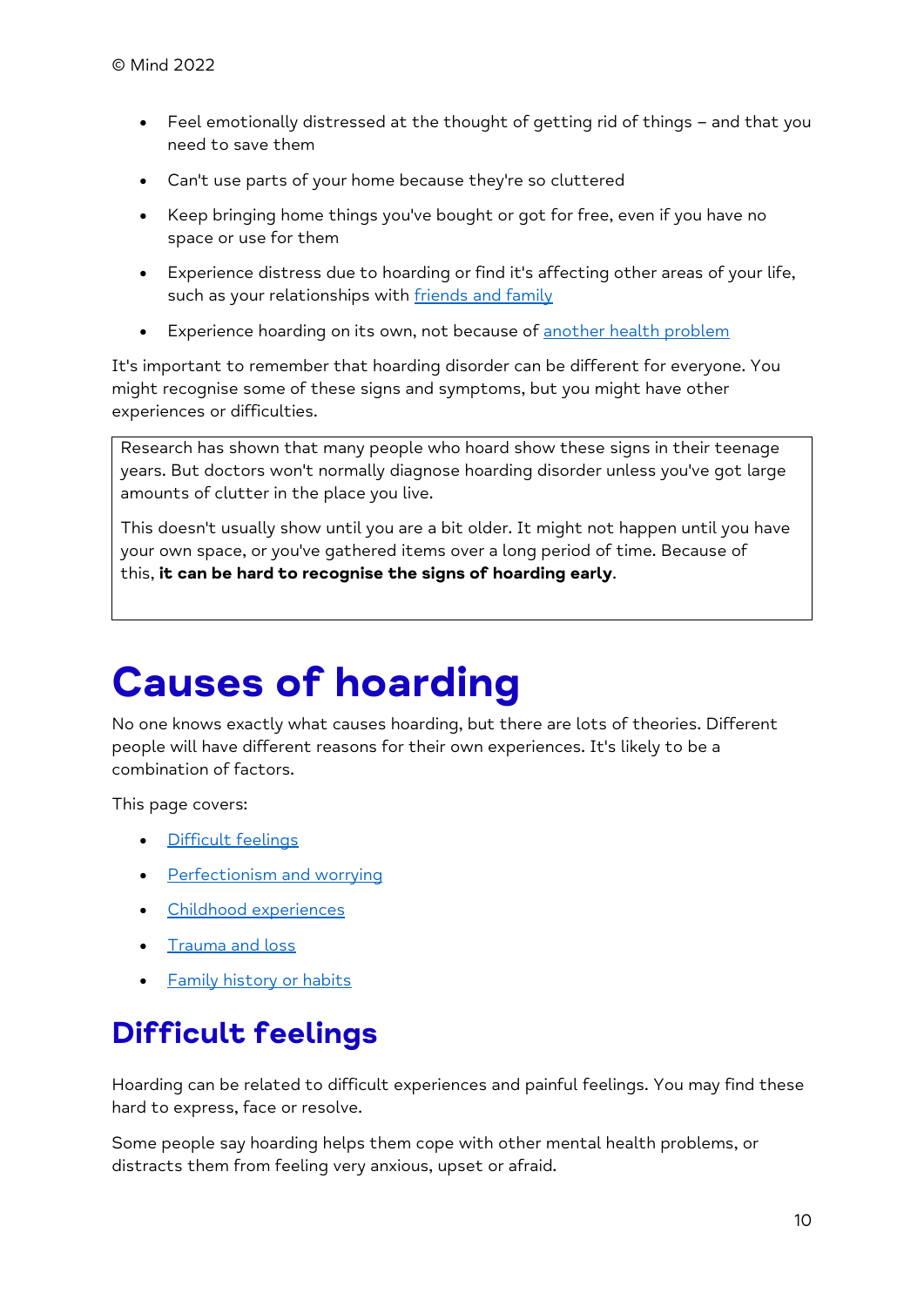There can sometimes be a link between hoarding and impulse control. This is when you find it almost impossible to resist certain actions, such as buying items.

### **Perfectionism and worrying**

If you hoard things, you might feel very worried about making mistakes – also known as perfectionism. You might also find it hard to make decisions, plan ahead or work out how to do tasks. These could be possible reasons why some of us are more vulnerable to hoarding.

For example, you might struggle to sort or group your things into types, or to decide what to keep or throw away. The idea of this might seem so difficult or upsetting that it feels easier not to try.

"Sometimes I get triggered because I have anxieties about society's expectations of what I should be doing or achieving."

### **Childhood experiences**

Some researchers believe hoarding can relate to childhood experiences of losing things, not owning things, or people not caring for you. This might include experiences like:

- [Money worries](https://www.mind.org.uk/information-support/tips-for-everyday-living/money-and-mental-health/) or living in poverty in childhood.
- Having your belongings taken or thrown away by someone.
- Hardship, emotional abuse or neglect. For example, if your basic needs weren't met, or people didn't treat you with warmth or support

These experiences might make you feel more connected to your belongings, or make it hard for you to organise them.

"My parents were full of stories of their parents' and grandparents' deprivations, it was part of my world view growing up, and I know that chronic disorganisation multiplies the impact of every extra item I have."

### **Trauma and loss**

You might be able to link the start of your hoarding to a *[traumatic](https://www.mind.org.uk/information-support/types-of-mental-health-problems/trauma/about-trauma/)* period in your life. This could include:

- Being [abused,](https://www.mind.org.uk/information-support/guides-to-support-and-services/abuse/about-this-resource/) bullied or harassed, including experiencing [racism](https://www.mind.org.uk/information-support/tips-for-everyday-living/racism-and-mental-health/)
- Breaking up with a partner
- Experiencing physical health problems
- [Losing someone](https://www.mind.org.uk/information-support/guides-to-support-and-services/bereavement/about-bereavement/) close to you
- Feeling extremely [lonely](https://www.mind.org.uk/information-support/tips-for-everyday-living/loneliness/about-loneliness/) or isolated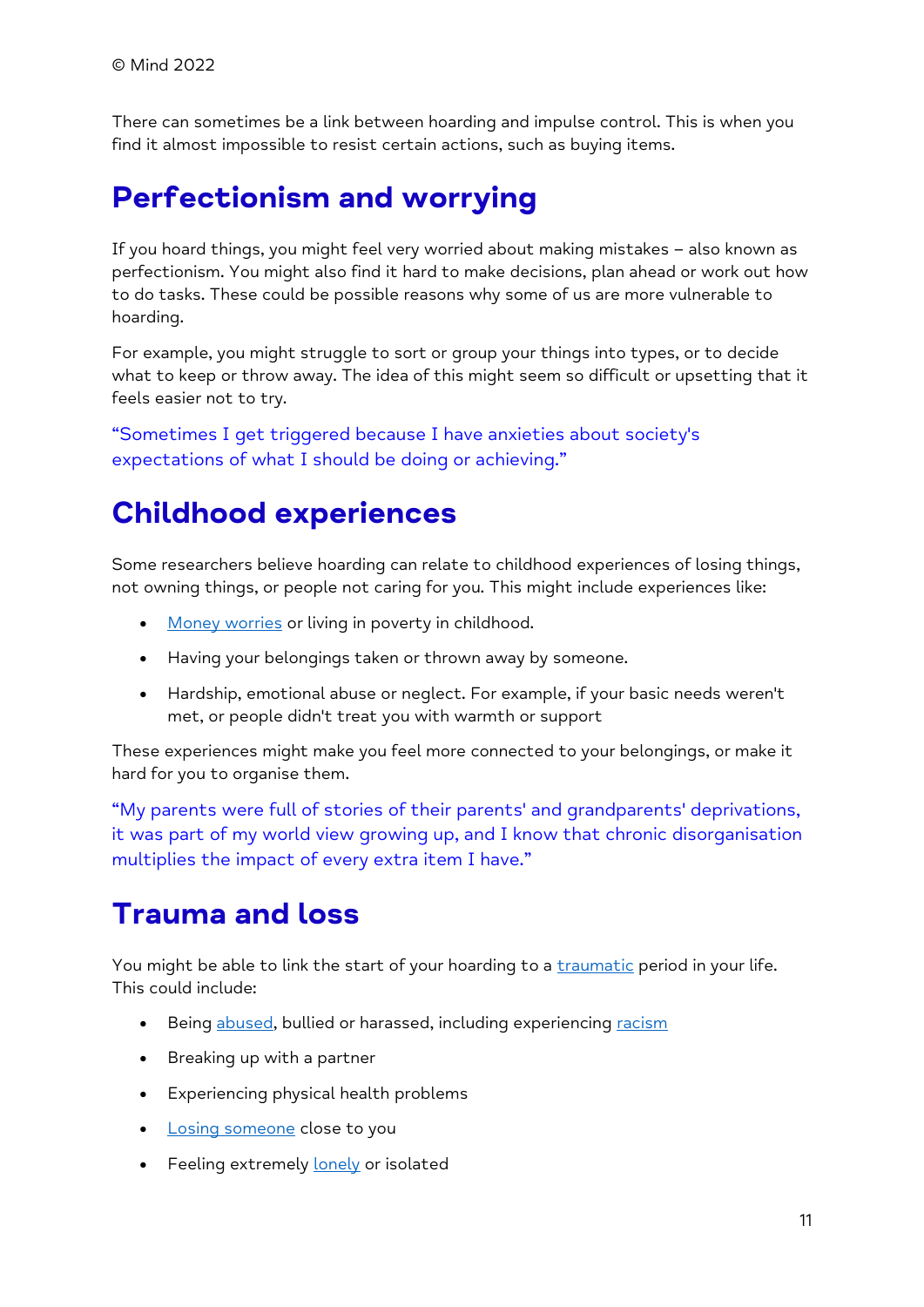• Experiencing long periods of [stress,](https://www.mind.org.uk/information-support/types-of-mental-health-problems/stress/what-is-stress/) or feeling stressed a lot

For some of us, these experiences could make your hoarding worse if you started doing it before a traumatic period.

"It was like she built a wall of stuff to keep everyone out. Having experienced several traumatic events in her life: the loss of her baby (while her father was dying), a terrible divorce, her partner having a heart attack and finally the death of her mother. No-one could hurt her if she was protected by all of this stuff."

## **Family history or habits**

It's common for those of us who hoard to have family members who share this behaviour, such as a parent or sibling. Some studies suggest that certain genes could make you more vulnerable to hoarding.

But family links are very complicated. If you grew up around hoarding, you might have learned some of these habits and behaviours. You could also hoard without any other family members who have problems with hoarding.

If you [live with someone who hoards,](https://www.mind.org.uk/information-support/types-of-mental-health-problems/hoarding/helping-someone-who-hoards/#LivingWithSomeoneWhoIsHoarding) this can result in you having more clutter in your home overall. You might find it really difficult to make changes because you disagree with each other on what to keep or throw away.

"I call my mum a hoarder because she is, I just had no idea that I'd become one too. I thought of my childhood and the shame I felt that my house wasn't like my friends' houses."

# <span id="page-11-0"></span>**Helping yourself with hoarding**

Living with hoarding problems can be difficult. But there are things you can do to help yourself cope. This page has some suggestions for you to consider.

Not all of these suggestions might work for you – **it's OK if you need to try a few things before you find what works best**.

This page covers:

- [Starting to manage your hoarding](https://www.mind.org.uk/information-support/types-of-mental-health-problems/hoarding/help-yourself-with-hoarding/#StartingToManageYourHoarding)
- [Staying motivated](https://www.mind.org.uk/information-support/types-of-mental-health-problems/hoarding/help-yourself-with-hoarding/#StayingMotivated)
- [Coping with difficult feelings](https://www.mind.org.uk/information-support/types-of-mental-health-problems/hoarding/help-yourself-with-hoarding/#CopingWithDifficultFeelings)
- [Keeping yourself safe](https://www.mind.org.uk/information-support/types-of-mental-health-problems/hoarding/help-yourself-with-hoarding/#KeepingYourselfSafe)
- **[Helping others understand](https://www.mind.org.uk/information-support/types-of-mental-health-problems/hoarding/help-yourself-with-hoarding/#HelpingOthersUnderstand)**

### **Starting to manage your hoarding**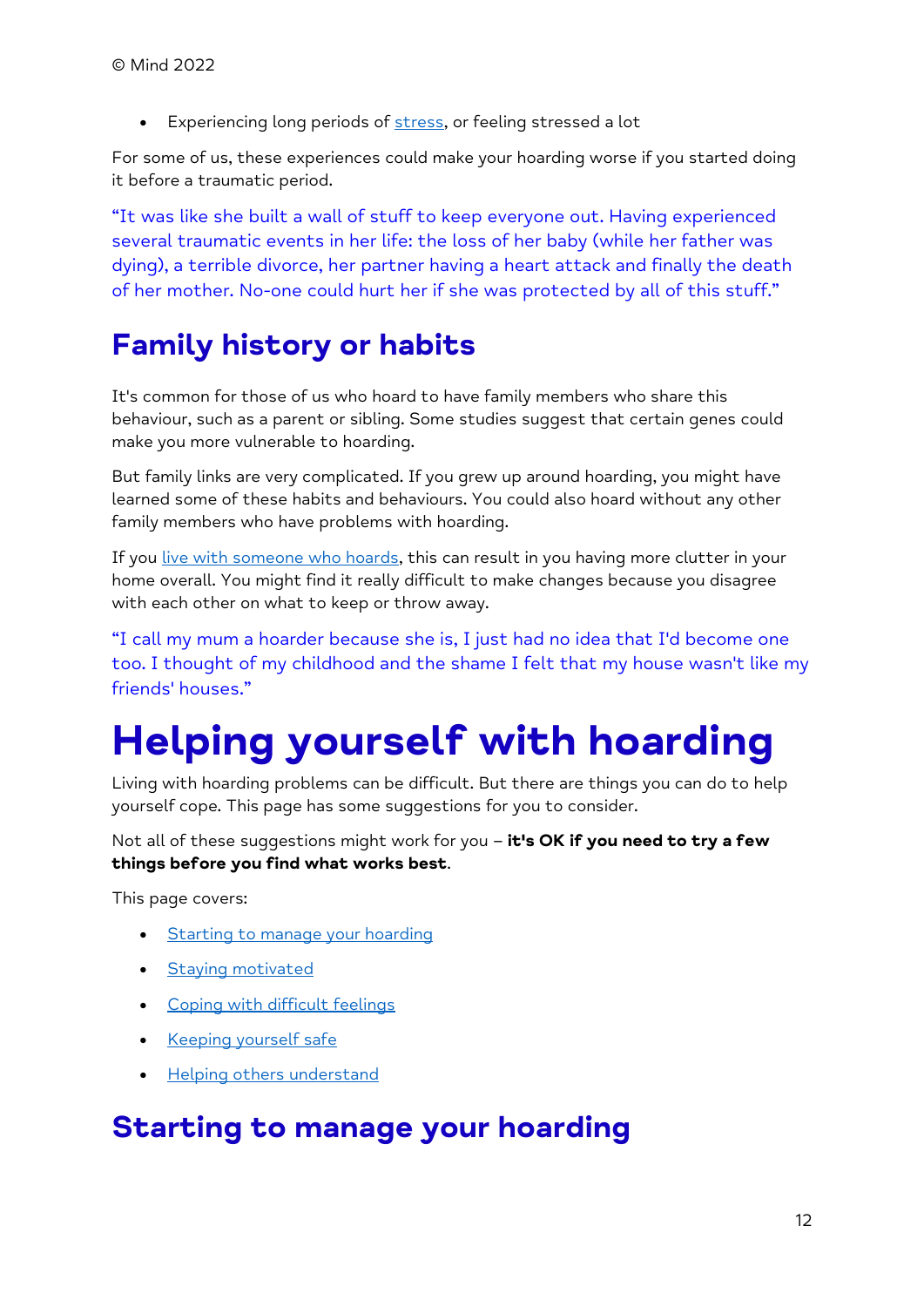It's not unusual to feel overwhelmed if you're trying to cope with a hoarding problem. You might feel like helping yourself will be too hard or take too long. And if you don't know where to start, taking small steps can help you make good progress. For example:

- **Set yourself small goals**. Try something like throwing away one thing per day.
- **Set a timer and try to tidy one area**. Or you could limit the time in other ways, like listening to a set number of songs.
- **Make a plan**. For example, you might schedule one hour a week for cleaning. Try to plan where your items will go, such as in the bin or as a donation. As soon as possible, try to make sure they go exactly where you planned.
- **Cancel things like magazine subscriptions or put up a 'no junk mail' sign**. This might help to stop new things coming into your home.
- **Come up with some rules**. Some people use the rule that if they haven't used an item in the last year, they'll get rid of it. Different rules work for different people, but these can help to make decisions easier.
- **Explore new activities that don't involve buying or saving things**. This could be going for a walk, watching a film or visiting a museum. You could also talk to people close to you about gift giving. Try to agree on ways of giving gifts that don't involve physical objects, like having a meal out.

"I started to try to declutter, and it really wasn't easy. I spent days crying, trying to find something that I could part with to get the ball rolling. Eventually I managed to make a start, and it felt great. The more floor I could see the better  $I$  felt."

### **Staying motivated**

You might have been trying to manage your hoarding problem for a while, but sometimes feel like you're getting nowhere. Because of this, you may find it difficult to stay motivated.

Some of these tips might help you keep motivated and notice how far you've come:

- **Find ways to track your progress**. You could try taking before-and-after pictures of the space you've decided to clean. This can help you see how much progress you've made.
- **Make things easier for yourself**. This might include using a litter-picking tool to pick things up without touching them, or starting with an area you find easier to clear.
- **Find support for related issues**. If you're experiencing other issues alongside hoarding, it might help if you look into support for these. This could take some pressure off you. You might be able to find help in our pages on money [worries,](https://www.mind.org.uk/information-support/tips-for-everyday-living/money-and-mental-health/) [addiction](https://www.mind.org.uk/information-support/guides-to-support-and-services/addiction-and-dependency/) and [housing problems.](https://www.mind.org.uk/information-support/guides-to-support-and-services/housing/housing-and-mental-health/)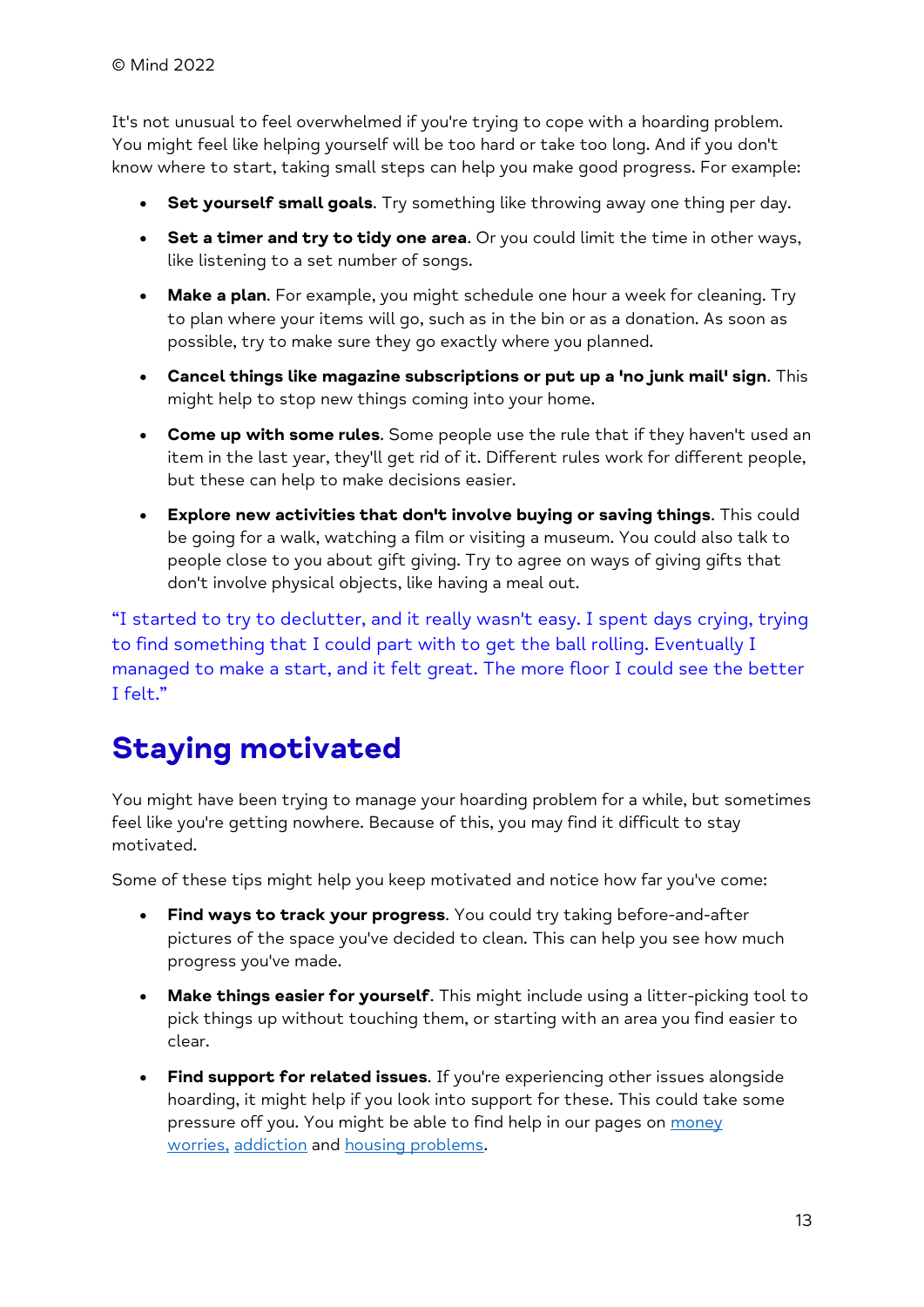- **Celebrate your wins**. Try going out with friends or watching a TV show you like when you have achieved any goals - no matter how small they may seem.
- **Ask for help**. You may have someone close to you who could help you. Sometimes just having someone to talk to before or after you clear can feel useful.

If you feel you need more practical support, you might want to contact the organisations in our [useful contacts.](https://www.mind.org.uk/information-support/types-of-mental-health-problems/hoarding/useful-contacts-for-hoarding/)

And if you experience difficulties with hoarding, **you may be entitled to a needs assessment by social services**. For more information, see our pages on **social care**.

"In the last four years I have kept my snail's pace progress going by getting motivation from YouTube, listening to lectures on hoarding psychology and decluttering, and seeking help on self-help forums."

## **Coping with difficult feelings**

Trying to manage your hoarding can make you feel emotionally drained. It might bring up lots of difficult feelings, which can make handling practical tasks harder. There are ways you can support yourself and get help for these feelings. For example:

- **Talk to someone**. You might find it hard to open up about hoarding, but it might help if you share how you're feeling. If you don't feel you can talk to people around you, contact some of the organisations in our [useful contacts.](https://www.mind.org.uk/information-support/types-of-mental-health-problems/hoarding/useful-contacts-for-hoarding/)
- **Try peer support**. Connecting with people with similar or shared experiences can be really helpful. For information on where you can find this sort of support, see our pages on [useful contacts](https://www.mind.org.uk/information-support/types-of-mental-health-problems/hoarding/useful-contacts-for-hoarding/) and [peer support.](https://www.mind.org.uk/information-support/drugs-and-treatments/peer-support/about-peer-support/)
- **Keep a diary**. Try noting down your moods and feelings, as well as keeping a note of your hoarding. This could help you spot patterns in what triggers your hoarding behaviours, and the reasons behind difficult feelings.
- **Take time to relax**. Trying to manage your hoarding can be very hard work emotionally as well as physically. It can help to find ways to relax that don't involve getting or saving things. For more ideas, see our pages on [stress,](https://www.mind.org.uk/information-support/types-of-mental-health-problems/stress/what-is-stress/) [relaxation](https://www.mind.org.uk/information-support/tips-for-everyday-living/relaxation/relaxation-tips/) and [nature.](https://www.mind.org.uk/information-support/tips-for-everyday-living/nature-and-mental-health/)
- **Try to take care of yourself.** Try to get enough [sleep](https://www.mind.org.uk/information-support/types-of-mental-health-problems/sleep-problems/about-sleep-and-mental-health/) and do enough physical [activity](https://www.mind.org.uk/information-support/tips-for-everyday-living/physical-activity-and-your-mental-health/about-physical-activity/) to look after your general [wellbeing.](https://www.mind.org.uk/information-support/tips-for-everyday-living/wellbeing/wellbeing/)

It's a big step to recognise that you might have a hoarding problem and need some help. Even if you're finding it hard, knowing you're working towards change is something to be proud of.

"Sometimes I'll just write on an online forum to vent how angry I am at myself... Yes anger and depression are closely enmeshed in my clutter, and squalor. I can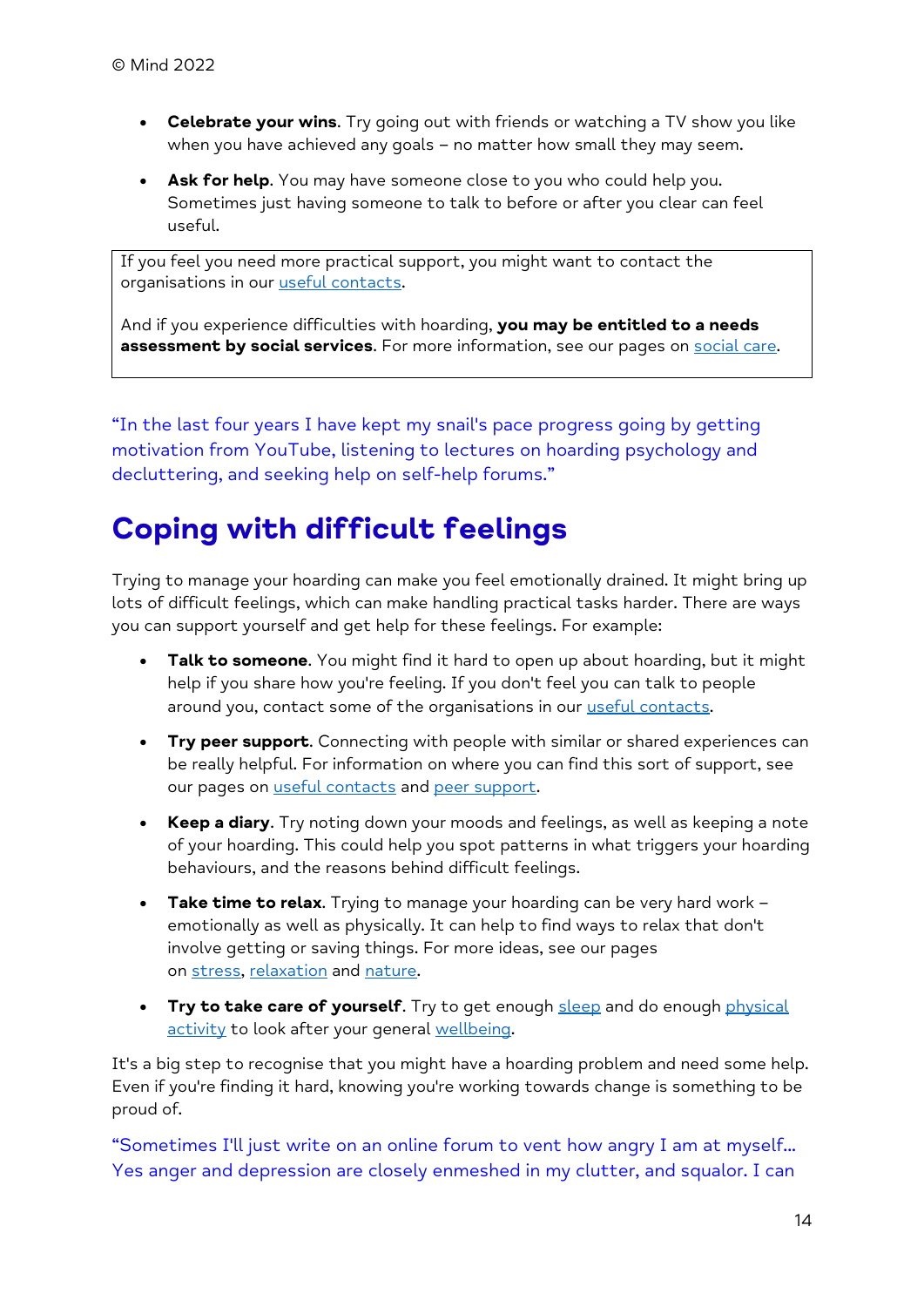be furious at myself for being in such an awful mess, and can end up telling myself that I don't even deserve to have a decent home."

## **Keeping yourself safe**

Hoarding can sometimes make the place you live less safe. You might have a higher risk of fire spreading, or it may be hard for you to leave in an emergency.

You might not feel ready to start dealing with other parts of your hoarding problem. But it can be beneficial to make sure the place you live in is safe. For example:

- You can ask your local fire service to do a safety check. Many fire services understand hoarding. They might ask you to describe your situation using the [Clutter Image Rating.](https://www.mind.org.uk/information-support/types-of-mental-health-problems/hoarding/treating-hoarding-disorder/#ToolsToHelpYouTalkToYourGP)
- The London Fire Brigade has tips on its website about how to reduce the risk of fire from [hoarding.](https://www.london-fire.gov.uk/media/4840/hoarding-leaflet_feb-2019-final.pdf)
- The [Age UK website](https://www.ageuk.org.uk/) also has more information on [safety at home,](https://www.ageuk.org.uk/information-advice/care/home-safety/) which might help older people in particular.

### **Helping others understand**

You might disagree with people around you when it comes to hoarding. This could be friends, family, your partner, or official bodies like the council. It might be because they:

- Say you have a hoarding problem, but you don't think you do
- Insist on helping you clean, but you don't want them to
- Cannot see that you have made progress
- Do not believe you can keep up the progress in the long term

It can feel very upsetting to hear these things from people close to you. To help them understand your situation a bit better, try showing them our pages for friends and [family](https://www.mind.org.uk/information-support/types-of-mental-health-problems/hoarding/helping-someone-who-hoards/) and [talking about a mental health problem.](https://www.mind.org.uk/information-support/guides-to-support-and-services/seeking-help-for-a-mental-health-problem/talking-to-friends-family/)

Official bodies like the council or a housing officer might say things you disagree with. Find out about your rights by speaking to our **[legal line](https://www.mind.org.uk/information-support/helplines/)** or reading our information on [discrimination.](https://www.mind.org.uk/information-support/legal-rights/discrimination-in-everyday-life/discrimination-by-public-authorities/)

# <span id="page-14-0"></span>**Treatment for hoarding disorder**

If you feel distressed by hoarding, you might want to consider seeking treatment. A growing number of mental health professionals are aware of hoarding disorder.

They should know that they need to help you take things at your own pace. And they should not pressure you to make changes faster than you want to.

This page covers: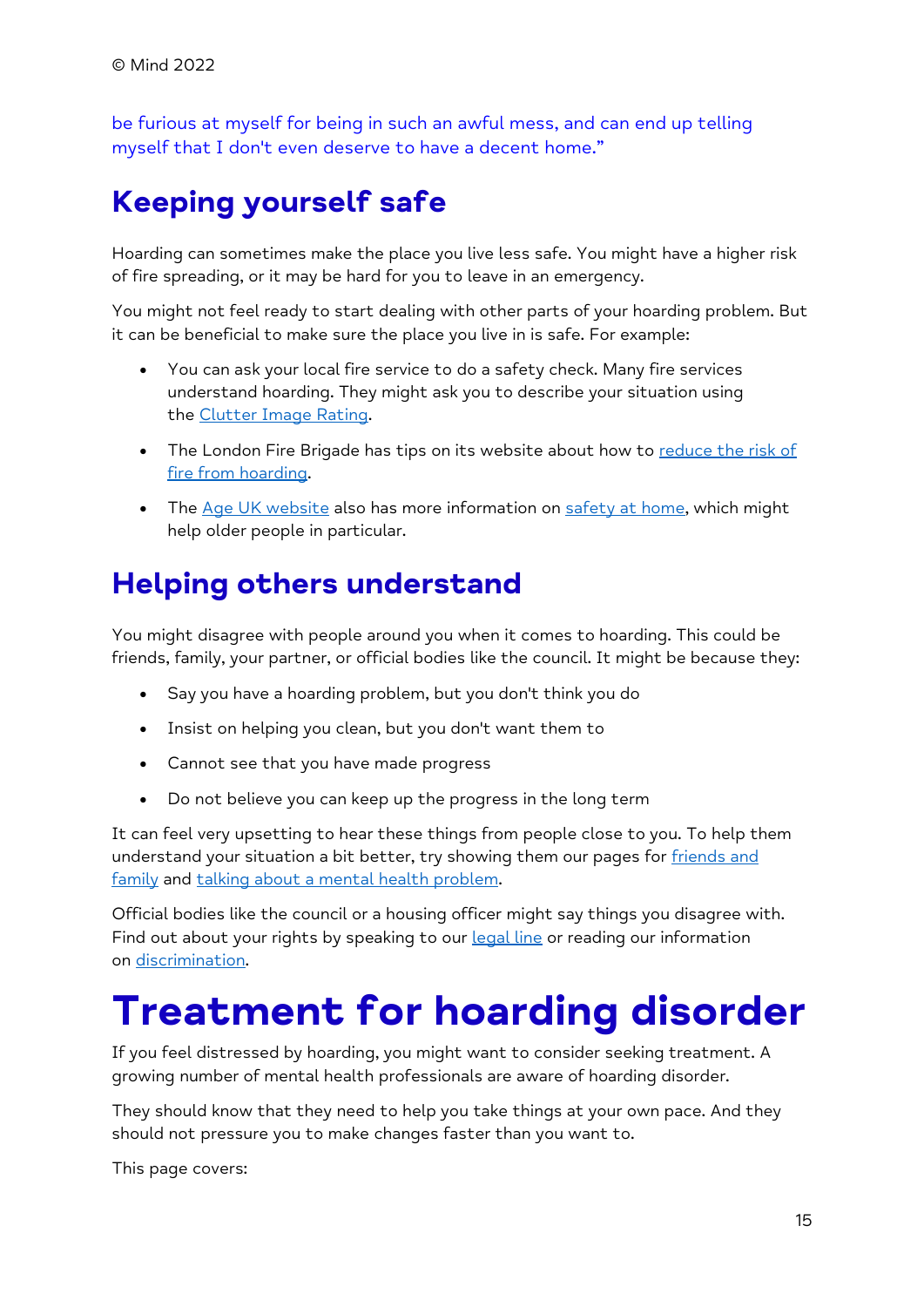- [Talking to](https://www.mind.org.uk/information-support/types-of-mental-health-problems/hoarding/treating-hoarding-disorder/#TalkingToYourGP) your GP
- Talking therapies [for hoarding disorder](https://www.mind.org.uk/information-support/types-of-mental-health-problems/hoarding/treating-hoarding-disorder/#TalkingTherapiesForHoardingDisorder)
- Medication [for hoarding disorder](https://www.mind.org.uk/information-support/types-of-mental-health-problems/hoarding/treating-hoarding-disorder/#MedicationForHoardingDisorder)

## **Talking to your GP**

The first step when seeking help is usually to visit your GP. If they think you're experiencing hoarding disorder, they might refer you to a psychiatrist or other mental health professional. They will assess you and might look into whether there are any [other health problems](https://www.mind.org.uk/information-support/types-of-mental-health-problems/hoarding/about-hoarding/#HoardingAndOtherHealthProblems) related to your hoarding.

The [National Institute for Health and Care Excellence \(NICE\)](https://www.nice.org.uk/) – the organisation that produces guidelines on best practice in healthcare – hasn't issued treatment guidelines for hoarding disorder. But the guidelines for treating OCD mention hoarding because [OCD and hoarding used to be grouped together.](https://www.mind.org.uk/information-support/types-of-mental-health-problems/hoarding/about-hoarding/#IsHoardingTheSameAsOCD)

These guidelines advise that:

- You should be offered evidence-based treatments, such as [cognitive behavioural](https://www.mind.org.uk/information-support/drugs-and-treatments/talking-therapy-and-counselling/cognitive-behavioural-therapy-cbt/)  [therapy \(CBT\).](https://www.mind.org.uk/information-support/drugs-and-treatments/talking-therapy-and-counselling/cognitive-behavioural-therapy-cbt/)
- Healthcare professionals should consider offering you treatment in the place you live, which some people find helpful.
- If you can't attend appointments or have visitors, your doctor should also consider treatment over the phone.

For more information about talking to your GP, see our pages on seeking help for a [mental health problem.](https://www.mind.org.uk/information-support/guides-to-support-and-services/seeking-help-for-a-mental-health-problem/)

### **Tools to help you talk to your GP**

There are also some tools to help you start a conversation about hoarding disorder with your doctor:

- **Hoarding ice breaker tools**. Filling in a hoarding ice breaker form could help you to talk to your GP. You can download a copy from websites like Hoarding [Disorders UK](https://hoardingdisordersuk.org/research-and-resources/ice-breaker-form/) or [Rainbow Red.](http://www.rainbowred.co.uk/) It can help you explain how hoarding affects you.
- **Clutter Image Rating tool**. Using this tool involves looking at pictures and choosing which ones most closely match your situation. You can download a copy from [Hoarding Disorders UK.](https://hoardingdisordersuk.org/research-and-resources/clutter-image-ratings/) You may also be able to find a free app by searching your app store for 'Clutter Image Rating'.

Not everyone finds the Clutter Image Rating tool useful. It might not properly reflect the size or type of place you live in, for example if you live in a caravan. You might also have some other [symptoms of hoarding disorder](https://www.mind.org.uk/information-support/types-of-mental-health-problems/hoarding/recognising-hoarding/#CanIGetADiagnosisOfHoardingDisorder) but not yet have a home that is very cluttered.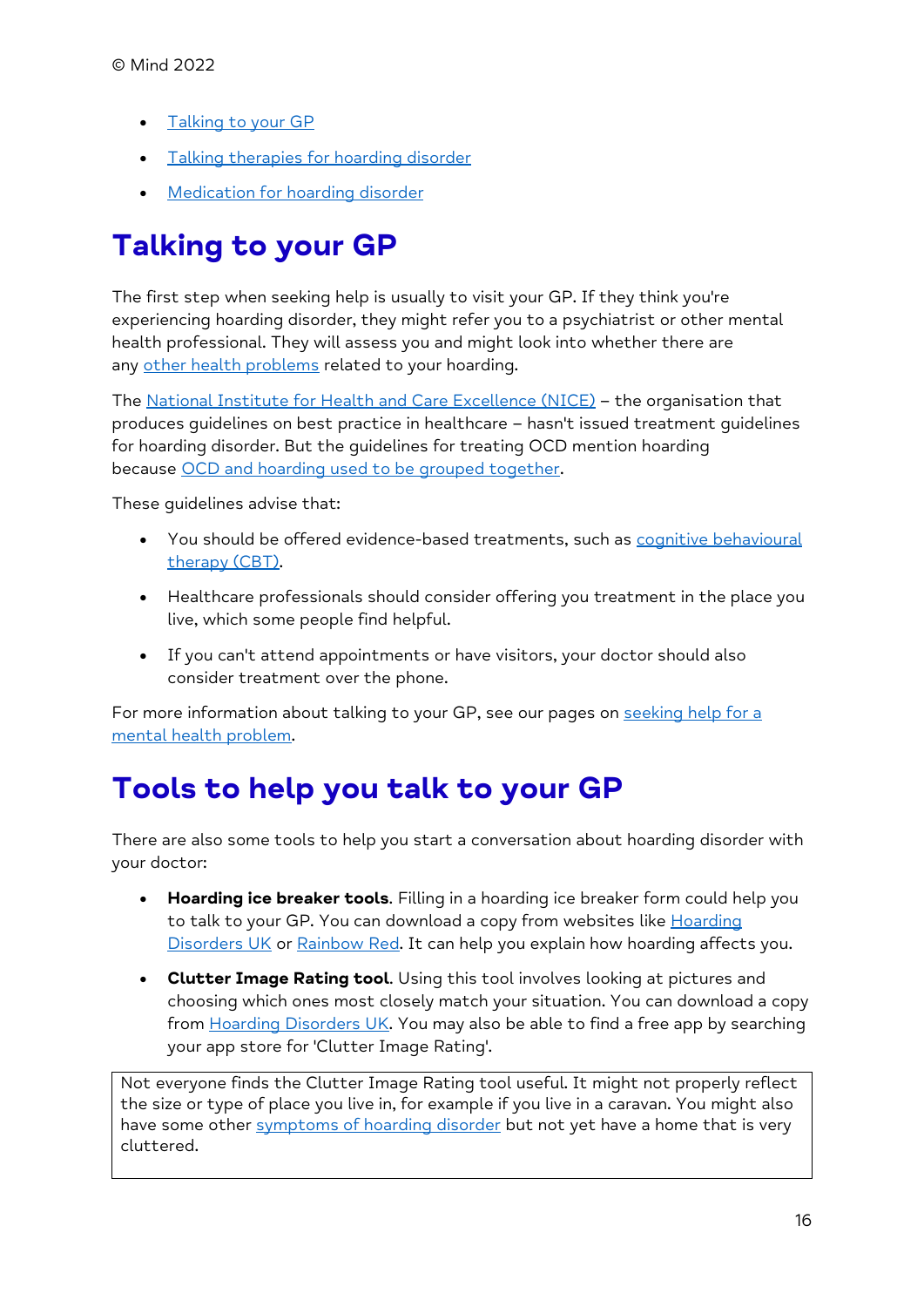#### **It's OK if the Clutter Image Rating does not work for you**.

### **Talking therapies for hoarding disorder**

The main talking therapy used to treat hoarding disorder is cognitive behavioural therapy (CBT). This focuses on how your thoughts, beliefs and attitudes affect your feelings and behaviour.

Evidence suggests that both individual and group CBT can help. It also suggests they're more likely to help if you follow a programme designed for hoarding disorder – rather than OCD, for example. Hoarding-specific treatments are improving as researchers learn more about what can help.

Together with your therapist, you might:

- Examine your beliefs about needing to keep things
- Try to understand why it's hard for you to get rid of things
- Learn skills to help you cope with difficult feelings

Other types of talking therapy may also help you, but experts need more research to find out what could work best.

For more information, see our pages on [talking therapies](https://www.mind.org.uk/information-support/drugs-and-treatments/talking-therapy-and-counselling/about-talking-therapies/) and cognitive behavioural [therapy \(CBT\).](https://www.mind.org.uk/information-support/drugs-and-treatments/talking-therapy-and-counselling/cognitive-behavioural-therapy-cbt/)

"There are a variety of therapies that have together helped to support me and more importantly, allow me to understand why and how I became a hoarder, so I am able to change my responses."

#### **Therapy in the place you live**

Research suggests that it can help if your therapist visits you in the place you live. This way they can understand more about your situation and help you work out how to make changes.

Some people also find it helps to have treatment in a familiar environment.

"As part of the course, we were also each given a 'declutter buddy'. Initially, the idea of someone coming into my home filled me with terror and dread, but as soon as my buddy, Ebi, arrived I felt calm and safe. Ebi helped me on a practical level as well as an emotional level."

#### **Long-term therapy**

You might need a long-term CBT approach to help manage your hoarding disorder. It can take a long time to feel comfortable and take steps to address your hoarding. But unfortunately, in most regions the NHS only offers short-term or medium-term therapy.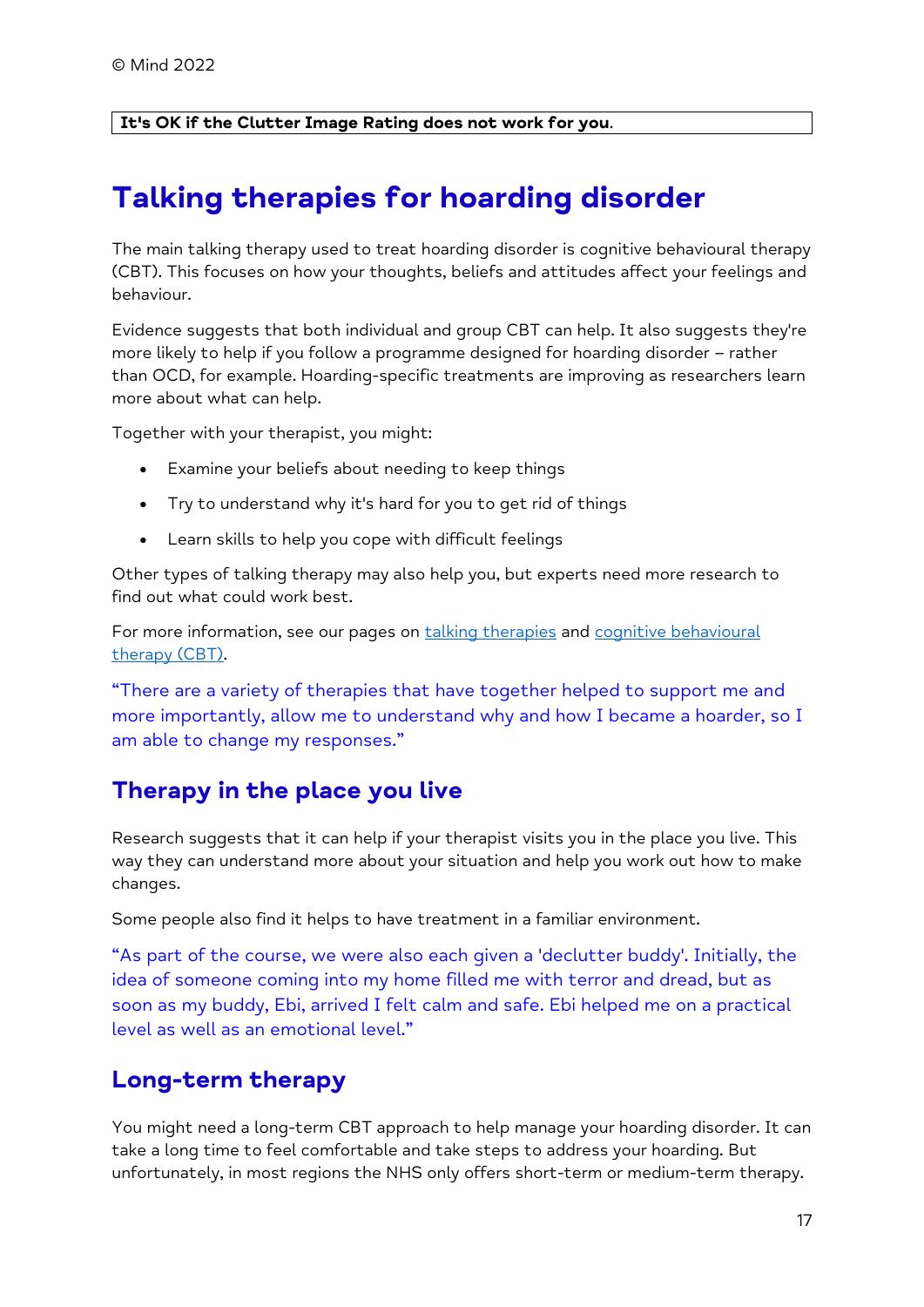You may need to be very persistent to get the right help from the NHS, or consider other ways to access treatment. An advocate may be able to help you. For more information, see our pages on [advocacy](https://www.mind.org.uk/information-support/guides-to-support-and-services/advocacy/) and [making yourself heard.](https://www.mind.org.uk/information-support/guides-to-support-and-services/seeking-help-for-a-mental-health-problem/making-yourself-heard/)

If you can afford it, you can also seek private therapy outside the NHS. You can search for therapists who specialise in hoarding disorder through the:

- [UK Council for Psychotherapy \(UKCP\)](https://www.psychotherapy.org.uk/)
- [British Association for Counselling and Psychotherapy \(BACP\)](https://www.bacp.co.uk/)

For more information, see our page on [private therapy.](https://www.mind.org.uk/information-support/guides-to-support-and-services/seeking-help-for-a-mental-health-problem/private-sector-care/)

### **Medication for hoarding disorder**

There aren't any specific medications for hoarding disorder. But some people find medication helps with other problems they experience alongside hoarding. Your doctor might offer medication if your hoarding is a symptom of [another health problem.](https://www.mind.org.uk/information-support/types-of-mental-health-problems/hoarding/about-hoarding/#HoardingAndOtherHealthProblems)

Medication really helps some people but isn't right for others. Before deciding to take any medication, it's important to have all the facts you need to make an informed choice.

For more information, see our pages on things to consider before taking [medication](https://www.mind.org.uk/information-support/drugs-and-treatments/medication/before-taking-medication/) and your [right to refuse medication.](https://www.mind.org.uk/information-support/drugs-and-treatments/medication/your-right-to-refuse-medication/)

For quidance on how to come off medication safely, see our pages on coming off [medication.](https://www.mind.org.uk/information-support/drugs-and-treatments/medication-coming-off/)

"To be honest my recovery probably would not have started without medication. The anxiety and depression needed to be sorted out a bit before the house could even start to be sorted."

# <span id="page-17-0"></span>**Helping someone who hoards**

This section is for friends, partners or family members who want to support someone who is hoarding.

You may feel very worried if you think someone you care about is hoarding. It might feel difficult to know how to talk to them about it, especially if they don't agree that they are hoarding.

You might have already tried to offer support, but the person you're worried about is maybe unwilling or unable to accept help. This can feel really difficult, worrying or frustrating.

But there are lots of helpful things you can try. We offer suggestions for ways you can support them while also looking after your own wellbeing.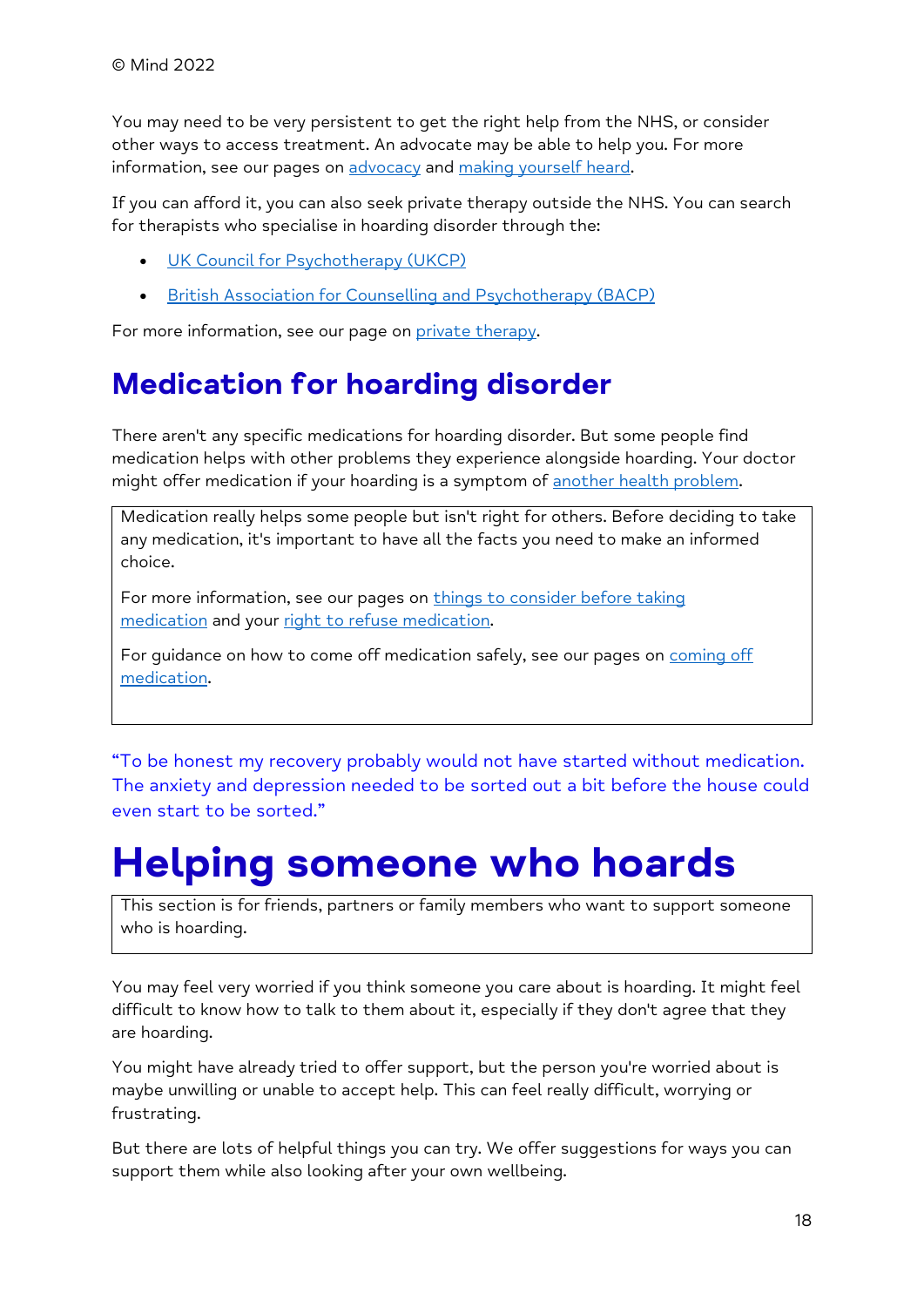### **Do not consider forced clear-ups**

If you're supporting someone who is hoarding, it's understandable that you want to help them clear up. And you might believe you're doing them a favour if you clean and tidy things for them.

But **this is very unlikely to help in the long term – and it could make things worse**. Clearing out their clutter does not deal with the reasons why the clutter is there.

You might believe that you're helping by turning up without advance warning or permission, or paying someone to tidy without the person knowing.

However, **professionals who understand hoarding should never agree to make surprise visits**. They should know that it's unhelpful to tidy up against someone's wishes.

This page covers:

- [Offering general support](https://www.mind.org.uk/information-support/types-of-mental-health-problems/hoarding/helping-someone-who-hoards/#OfferingGeneralSupport)
- [Helping to clean or clear](https://www.mind.org.uk/information-support/types-of-mental-health-problems/hoarding/helping-someone-who-hoards/#HelpingToCleanOrClear)
- [Supporting people who don't think they hoard](https://www.mind.org.uk/information-support/types-of-mental-health-problems/hoarding/helping-someone-who-hoards/#SupportingPeopleWhoDontThinkTheyHoard)
- [Tips for your own wellbeing](https://www.mind.org.uk/information-support/types-of-mental-health-problems/hoarding/helping-someone-who-hoards/#TipsForYourOwnWellbeing)
- [Living with someone who is hoarding](https://www.mind.org.uk/information-support/types-of-mental-health-problems/hoarding/helping-someone-who-hoards/#LivingWithSomeoneWhoIsHoarding)

### **Offering general support**

If you are supporting someone who is hoarding, whether they agree or not, you should try to keep these important points in mind:

- **Use respectful language**. Don't refer to their possessions as 'junk' or 'rubbish'. This shows that you don't understand their connection to the objects or why they want to keep them. They will be less likely to open up to you if you talk about their things this way.
- **Don't focus on a total clean-up**. While some people who hoard might be able completely clear their space, this isn't the case for everyone. The important focus should be the safety and wellbeing of your loved one, which can be achieved without completely clearing everything. This is sometimes called a 'harm reduction strategy'. You can find out more on the International OCD Foundation [website.](https://hoarding.iocdf.org/for-families/how-to-help-a-loved-one-with-hd/)
- **Listen to what they want**. Ask the person close to you what they think will be helpful. This will give them more control over the situation and show you care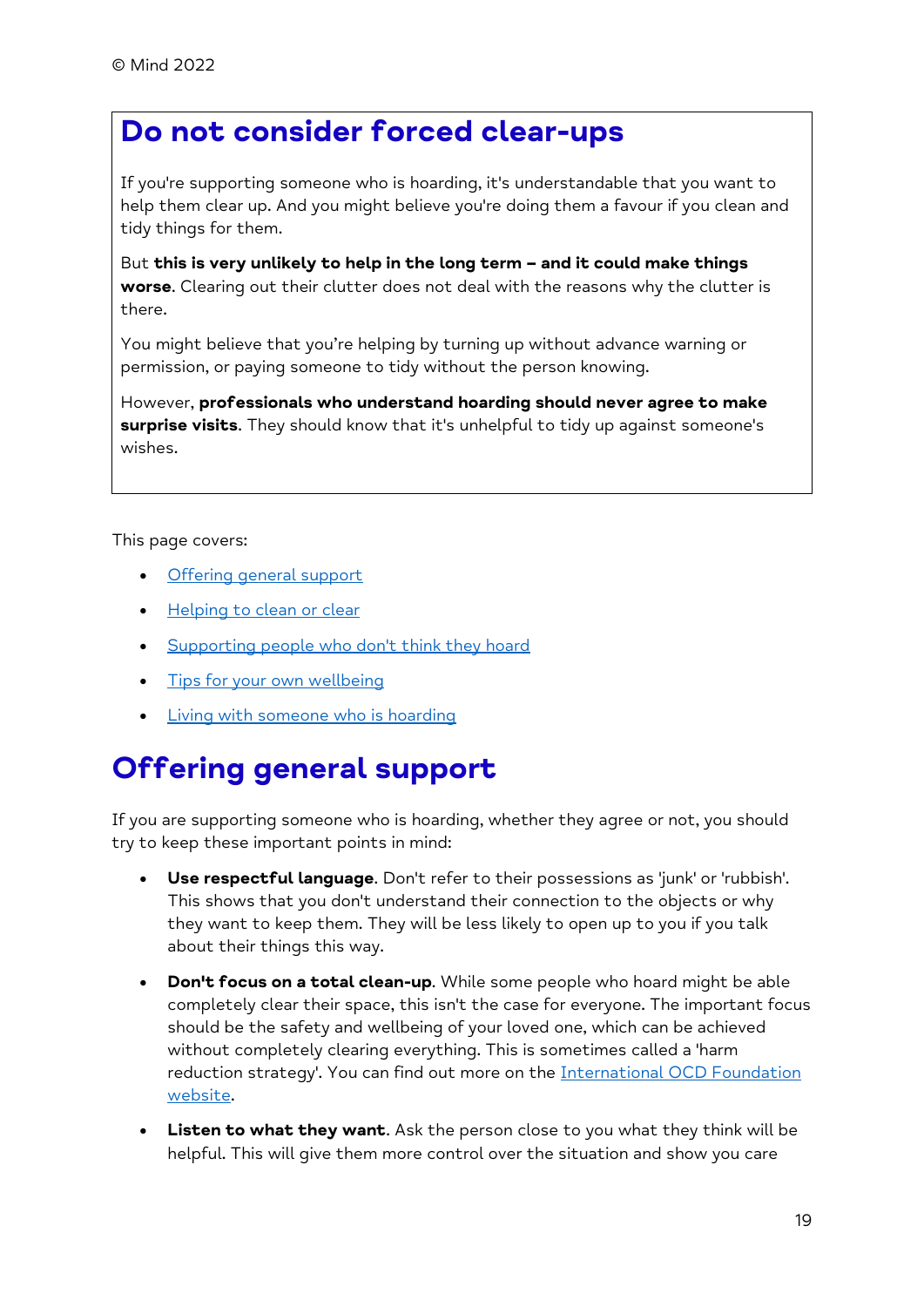about what they want. For example, they might want you to sit with them while they clean or for you to help take things to charity shops.

- **Think carefully about gifts**. It may be unhelpful to give them new items. If you want to give a gift, try thinking of alternatives like going for a meal or day out. Try to be understanding if they get rid of something you've given them. Even if this feels hurtful to you, it might be part of their progress.
- **Don't pressure them to let you into their space**. They might feel really anxious about visitors, so it's important not to take it personally if they don't invite you in. If you'd like to spend time together, it might help to consider other places you could meet instead.
- **Let them know you are there**. One of the most important things you can do is let the person you're worried about know that you care. Make sure they know that you can help them find support when they're ready.
- **Include your loved one in calls to authorities**. You might feel that authorities such as social services, the RSPCA, or the council need to be involved. If so, you should discuss this with your loved one first. This will make them feel more included in the decision and more likely to accept help. You should only call the authorities without their permission if there is a serious risk to safety.

### **Helping to clean or clear**

During their process of starting to clean or clear, you can help by thinking about the following:

- **Respect their decisions**. Most people have some attachment to things they own. You might not understand why they keep particular things. But try to remember that the items they hoard feel important to them – even if they don't seem valuable to you.
- **Don't take over their space**. It's understandable to want to help them improve things. But if you try to take charge, they might not want to accept any help at all. For example, don't touch or move things without their permission.
- **Try to be patient**. Once someone seeks help with hoarding, it can still take a long time before they're ready to make changes.
- **Help them celebrate successes**. Try celebrating after they clear a small area. They might feel very anxious about what's left to do, so it could help if you encourage them to notice achievements. You could also remind them to take things one step at a time.

"Discarding is never a simple yes-no process, and most items will be pondered over through several sort-throughs, over a period of months and years."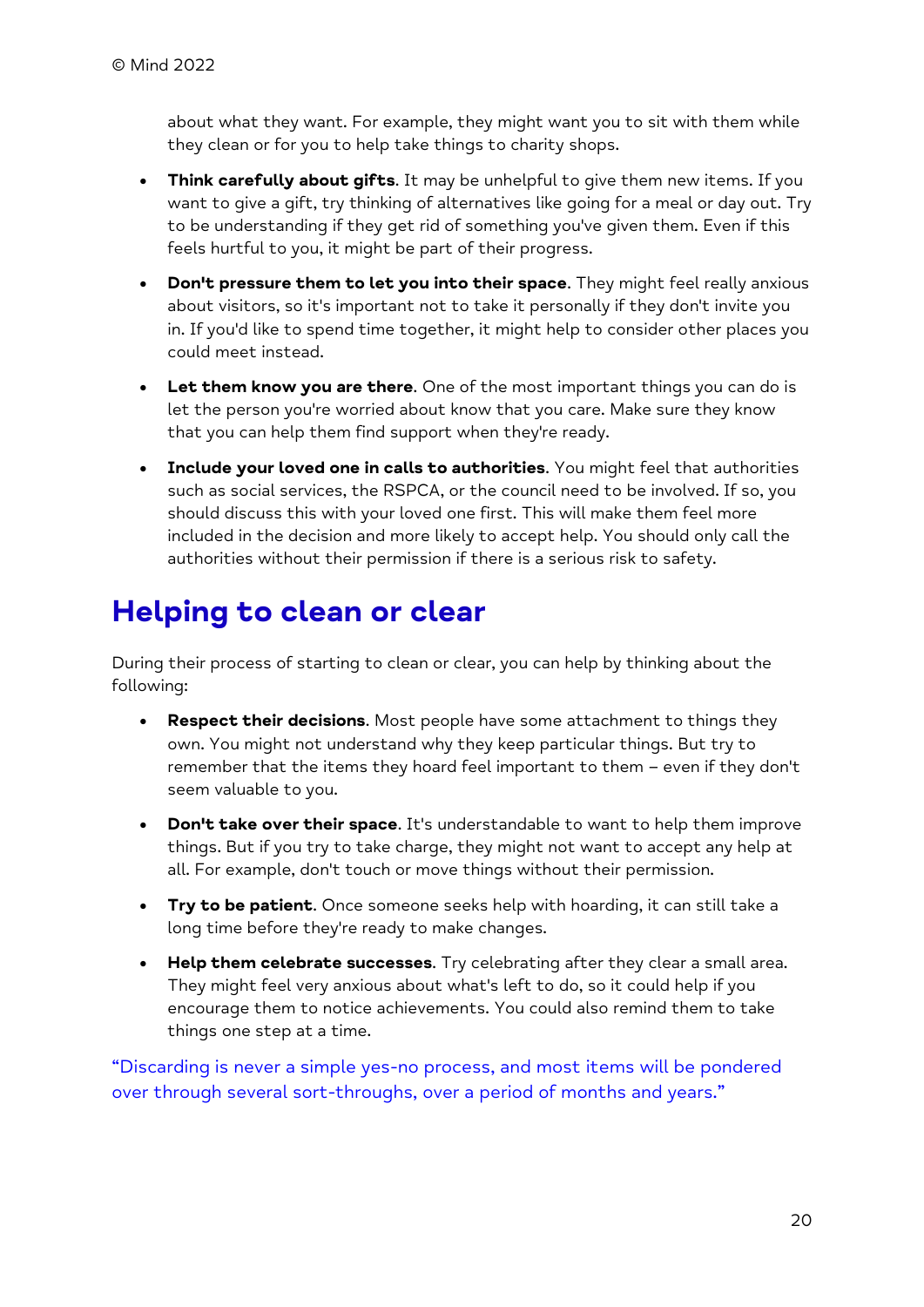## **Supporting people who don't think they hoard**

Not everyone is ready to admit that they have problems with hoarding. If someone close to you is in this position, try to:

- **Be gentle – you can't force someone to change their behaviour**. Don't try to persuade, trick or force someone into clearing up or throwing things away. This is unlikely to help them change in the long-term and could make them withdraw from you.
- **Help them to seek treatment and support**. For example, you could encourage them to use the [Clutter Image Rating](https://www.mind.org.uk/information-support/types-of-mental-health-problems/hoarding/treating-hoarding-disorder/#ToolsToHelpYouTalkToYourGP) or [hoarding ice breaker](https://www.mind.org.uk/information-support/types-of-mental-health-problems/hoarding/treating-hoarding-disorder/#ToolsToHelpYouTalkToYourGP) tools to help them talk to their doctor. For more information, see our pages on helping someone else [to seek help.](https://www.mind.org.uk/information-support/guides-to-support-and-services/seeking-help-for-a-mental-health-problem/helping-someone-else-seek-help/) We also have advice on [what to do if someone doesn't want help.](https://www.mind.org.uk/information-support/guides-to-support-and-services/seeking-help-for-a-mental-health-problem/helping-someone-else-seek-help/#WhatCanIDoIfSomeoneDoesntWantMyHelp)
- **Help them stay safe**. Focus on things such as fire safety and emergency access. This can at least make the hoarding situation a safer environment. The London Fire Brigade has tips on its website about how to reduce the risk of fire from [hoarding.](https://www.london-fire.gov.uk/media/4840/hoarding-leaflet_feb-2019-final.pdf)
- **Avoid making threats**. Threatening to cut off contact or call authorities like the council is unlikely to help the situation. It can make your loved one feel more alone and less likely to talk to you about what they're going through.

"I feel that my mum is at risk in the event of a fire or if she has a medical emergency. The simple daily tasks that we all take for granted (getting into bed, cooking a meal, going up the stairs) are all made more difficult (and dangerous) by the amount of stuff in her home, and her attachment to it."

### **Tips for your own wellbeing**

Supporting someone with a mental health problem can feel draining. It's important to look after yourself as well:

- **Set limits for yourself**. It can be really difficult if you're supporting someone who doesn't think they're hoarding, or doesn't want to seek help. It's important to consider what help you feel able to offer and set yourself limits.
- **Try peer support**. Some people find it really helpful to connect with others who are also supporting someone with hoarding. To find peer support, you could contact [Mind's Infoline](https://www.mind.org.uk/information-support/helplines/) or your [local Mind](https://www.mind.org.uk/about-us/local-minds/) to find support in your area. You can also explore our *[useful contacts](https://www.mind.org.uk/information-support/types-of-mental-health-problems/hoarding/useful-contacts-for-hoarding/)* or try online peer support, such as **Side by Side**.
- **Look after yourself**. Supporting someone else can sometimes be difficult and stressful. It's important to remember that your mental health is important too. For more information, see our pages on coping when supporting someone [else,](https://www.mind.org.uk/information-support/helping-someone-else/carers-friends-family-coping-support/looking-after-yourself/) [managing stress](https://www.mind.org.uk/information-support/types-of-mental-health-problems/stress/what-is-stress/) and [maintaining your wellbeing.](https://www.mind.org.uk/information-support/tips-for-everyday-living/wellbeing/)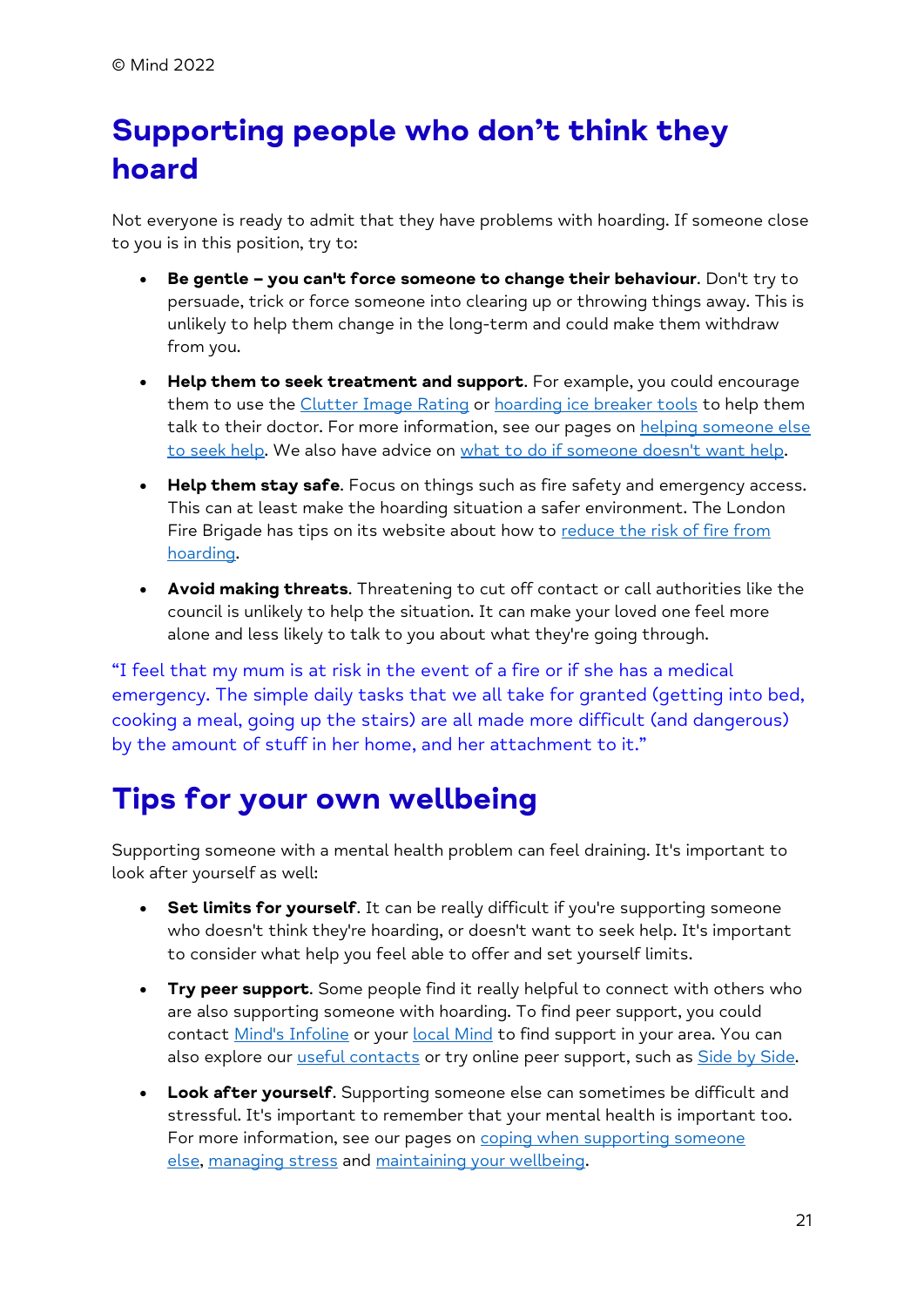### **Living with someone who is hoarding**

You might find it very difficult living with someone who is hoarding, or has [hoarding](https://www.mind.org.uk/information-support/types-of-mental-health-problems/hoarding/recognising-hoarding/#CanIGetADiagnosisOfHoardingDisorder)  [disorder.](https://www.mind.org.uk/information-support/types-of-mental-health-problems/hoarding/recognising-hoarding/#CanIGetADiagnosisOfHoardingDisorder) You might have lived with them for a long time without mentioning their hoarding, or you might have recently realised it.

What steps you take might also depend on what kind of relationship you have, and how their behaviour makes you feel. The other tips on this page can still help you, but you could also consider these ideas:

- **Respect each other's boundaries**. Work together to keep these boundaries where you need them. For example, this could involve agreeing that certain spaces need to be clutter-free for safety reasons. Or having a space in the home that's just for you.
- **Address the hoarding problem together**. Work out what common goals you have for your shared space and discuss how you can achieve these together.
- **Give them space**. It might help to give them time alone to sort things out. Some people find it easier to do this without someone else there. For example, you could go see a movie while they clean.
- **Know your limits**. It's OK if you feel you can no longer live in a space where someone is hoarding. It's not always possible to find somewhere else to stay, so it might help to try things like making sure you spend time outside the house regularly. This could include going for walks, visiting friends or going on a day out.
- **Talking therapy.** You can go to some types of [talking therapies](https://www.mind.org.uk/information-support/drugs-and-treatments/talking-therapy-and-counselling/about-talking-therapies/) with the person who is hoarding. This can help you both express how you are feeling. The charity Relate has more information on [relationship and family therapy.](https://www.relate.org.uk/relationship-advice)

# <span id="page-21-0"></span>**Useful contacts**

### **Mind's services**

- [Mind's helplines](https://www.mind.org.uk/information-support/helplines/) provide information and support by phone and email.
- [Local Minds](https://www.mind.org.uk/about-us/local-minds/) offer face-to-face services across England and Wales. These services include talking therapies, peer support and advocacy.
- [Side by Side](https://www.mind.org.uk/information-support/side-by-side-our-online-community/) is Mind's support online community for anyone experiencing a mental health problem.

### **Other organisations**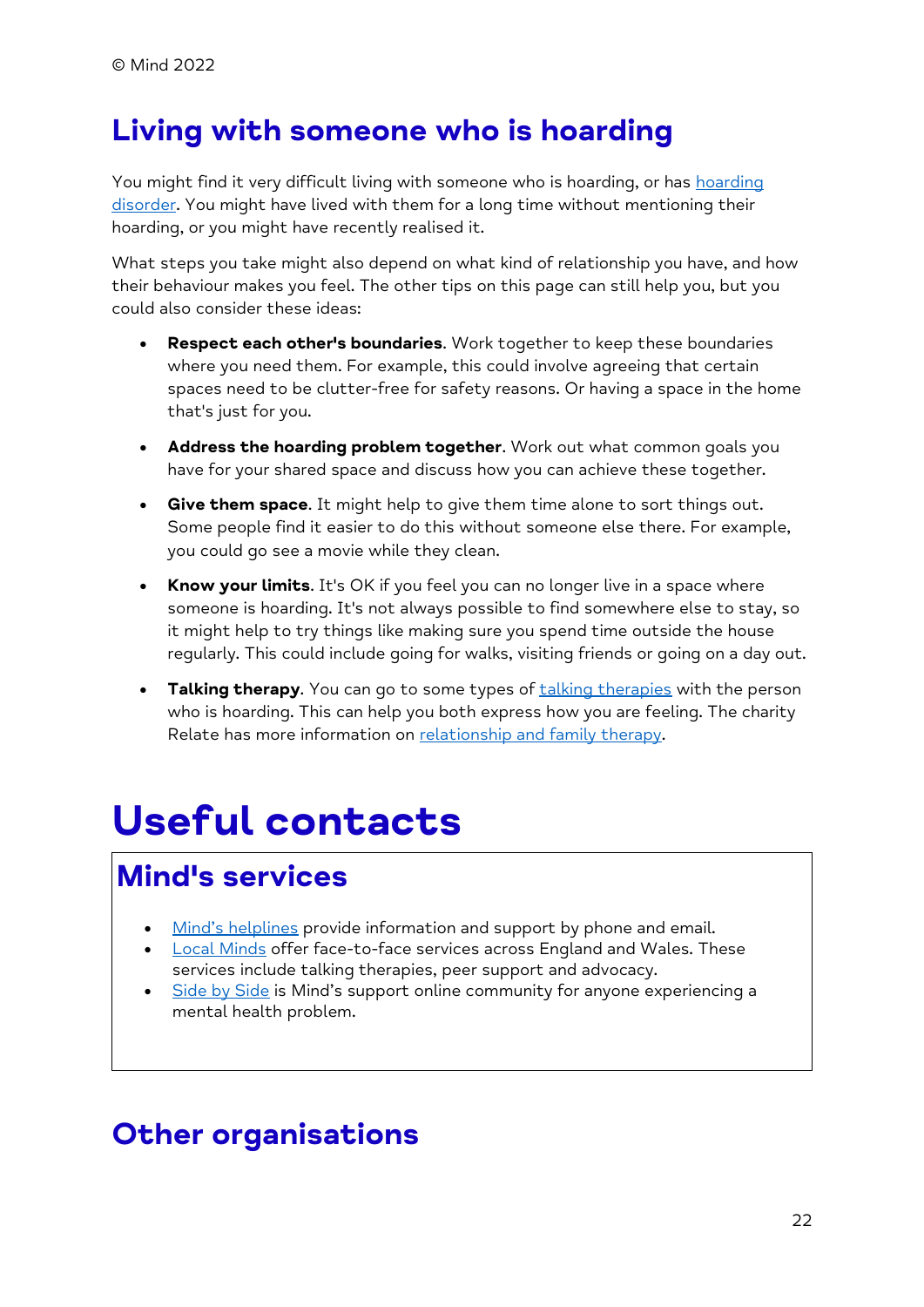### **Age Cymru (Wales)**

[0300 303 44 98](tel:+44-300-303-44-98) [ageuk.org.uk/cymru](https://www.ageuk.org.uk/cymru/) Information and support for older people in Wales.

### **Age UK (England)**

[0800 678 1602](tel:+44-800-678-1602) [ageuk.org.uk](https://www.ageuk.org.uk/) Information and support for older people.

### **British Psychological Society (BPS)**

[bps.org.uk](https://www.bps.org.uk/) Information about psychology, including a list of chartered psychologists.

### **Help for Hoarders**

#### [helpforhoarders.co.uk](https://www.helpforhoarders.co.uk/)

Help for people experiencing hoarding and their families, including support groups and an online forum.

### **Hoarding Disorders UK**

[0330 133 2310](tel:+44-330-133-2310) [hoardingdisordersuk.org](https://www.hoardingdisordersuk.org/) Support for people affected by hoarding, including support groups.

### **Hoarding UK**

[020 3239 1600](tel:+44-20-3239-1600) [hoardinguk.org](https://www.hoardinguk.org/) Support for people affected by hoarding, including support groups.

#### **Law Centres Network**

#### [lawcentres.org.uk](https://www.lawcentres.org.uk/)

Information about Law Centres, which defend the legal rights of people who can't afford a lawyer. Includes a searchable directory.

#### **National Institute for Health and Care Excellence (NICE)**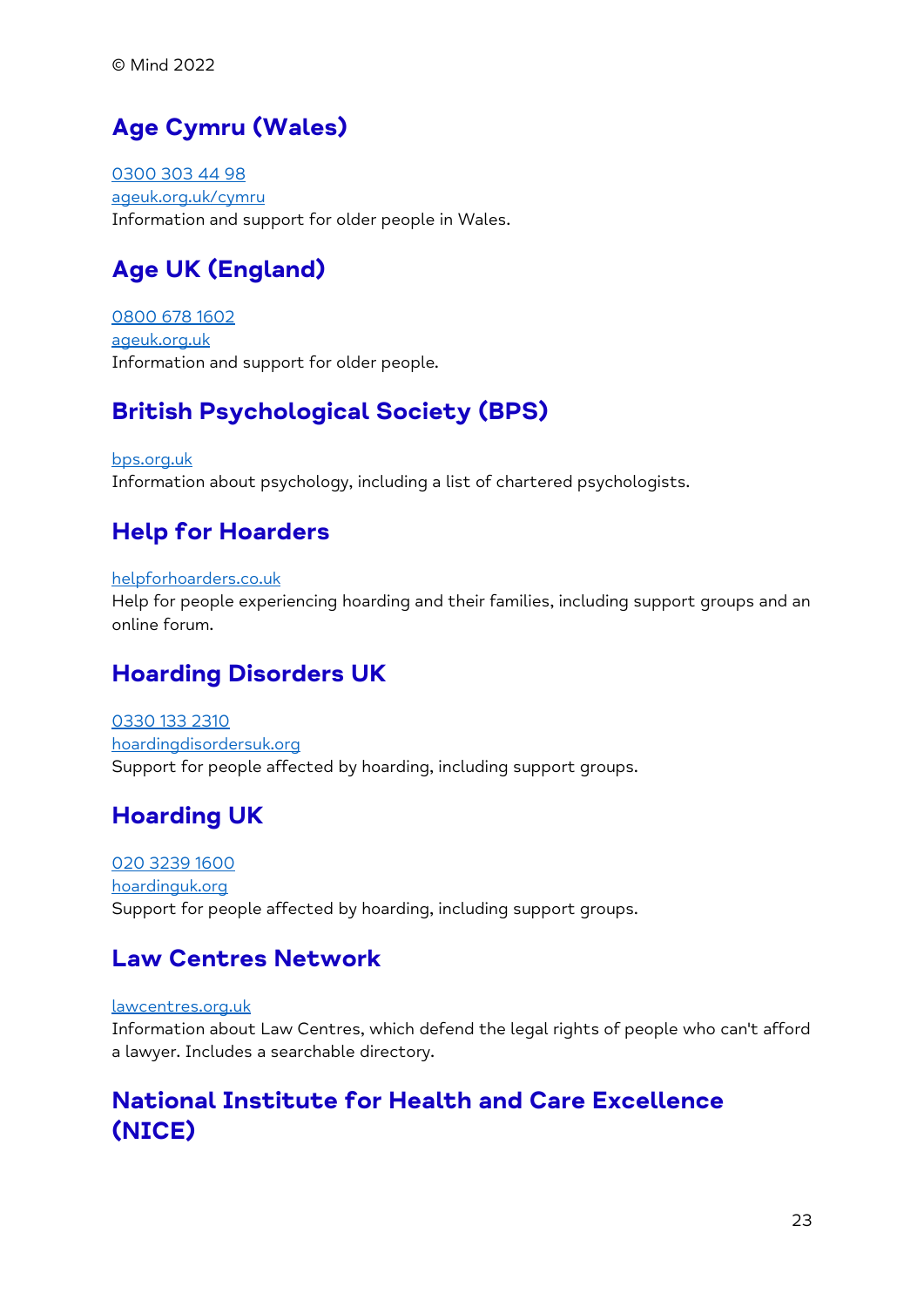© Mind 2022

[nice.org.uk](https://www.nice.org.uk/) Produces guidelines on best practice in healthcare.

### **NHS UK**

#### [nhs.uk](https://www.nhs.uk/)

Information about health problems and treatments, including details of local NHS services in England.

#### **OCD Action**

#### [0300 636 5478](tel:+44-300-636-5478)

[ocdaction.org.uk](https://www.ocdaction.org.uk/)

Information and support for people affected by OCD and hoarding, including online forums and local support groups.

#### **Rainbow Red**

[07931 303310](tel:+44-7931-303310) [rainbowred.co.uk](http://www.rainbowred.co.uk/) Provides an ice breaker form for people wanting to seek help with hoarding.

#### **Relate**

#### [relate.org.uk](https://www.relate.org.uk/)

Provides help and support with relationships, including counselling and telephone support.

#### **Royal Society for the Prevention of Cruelty to Animals (RSPCA)**

#### [rspca.org.uk](https://www.rspca.org.uk/)

Animal charity working to prevent cruelty and promote kindness to animals in England and Wales.

#### **Samaritans**

[116 123](tel:+44-116-123) (freephone) [jo@samaritans.org](mailto:jo@samaritans.org) Freepost SAMARITANS LETTERS [samaritans.org](https://www.samaritans.org/)

Samaritans are open 24/7 for anyone who needs to talk. You can visit some Samaritans [branches in person.](https://www.samaritans.org/branches) Samaritans also have a Welsh Language Line on [0808 164](tel:+44-808-164-0123)  [0123](tel:+44-808-164-0123) (7pm–11pm every day).